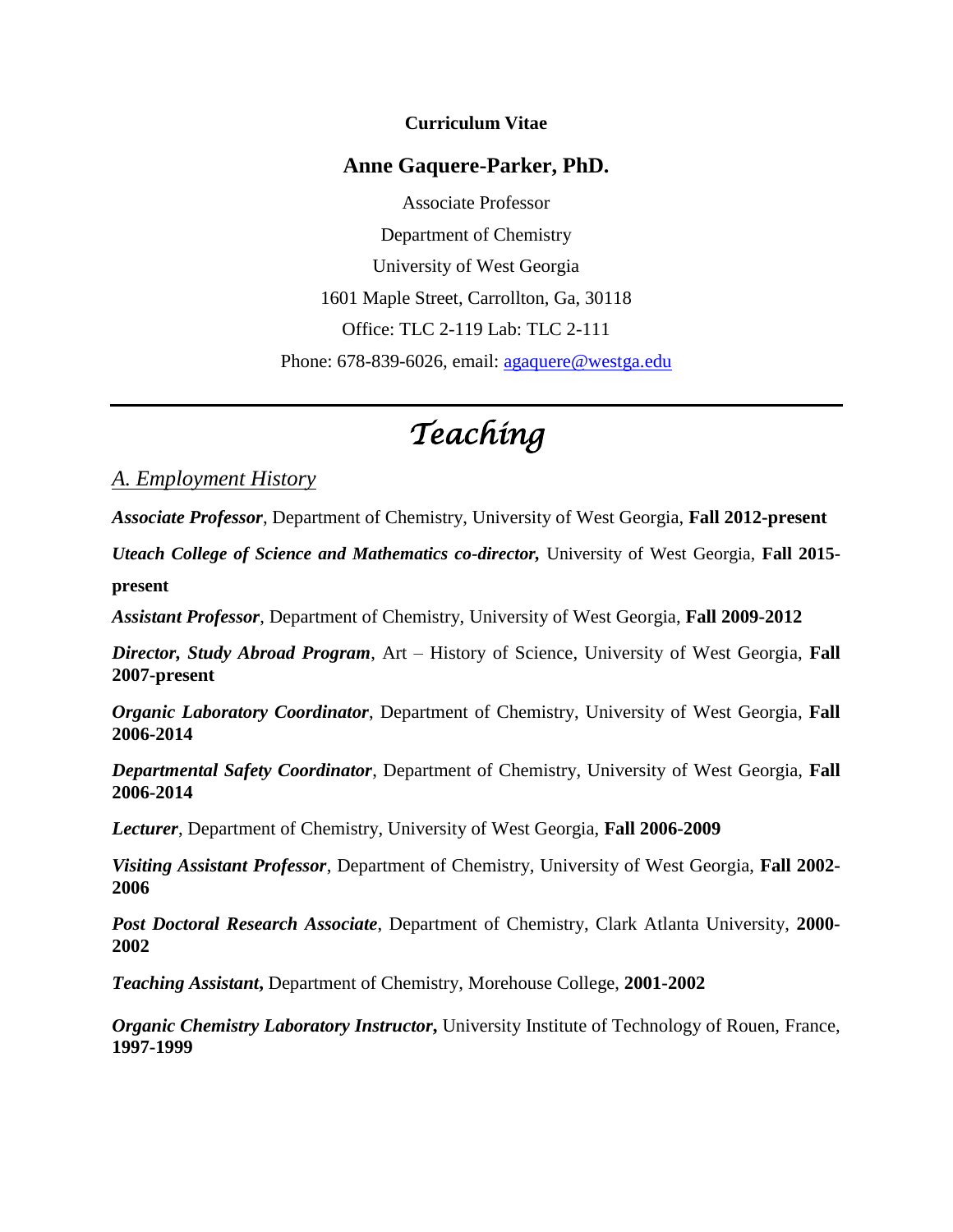# *B. Courses Taught*

| <b>Course Number</b> | <b>Course Name</b>                             | <b>Date</b>                             |
|----------------------|------------------------------------------------|-----------------------------------------|
| <b>CHEM 1100</b>     | <b>Introductory Chemistry</b>                  | F05, U07, U08, U09, U10, U11, F11, U12, |
|                      |                                                | F12, U13, F13, U14, F14                 |
| <b>CHEM 1100L</b>    | <b>Introductory Chemistry Lab</b>              | F11, F12, F13, F14                      |
| <b>CHEM 1151K</b>    | Survey of Chemistry I                          | F05, F06, F09, F10, F11, F12, F13, F14, |
|                      |                                                | S15                                     |
| <b>CHEM 1152K</b>    | Survey of Chemistry II                         | S03, S04, S05, S06, S07, S08, S09, S10, |
|                      |                                                | S11, S12                                |
| <b>CHEM1211K</b>     | Principles of Chemistry I                      | F02, F03, S03, U06, S14, F14, S15       |
| CHEM1212K            | Principles of Chemistry II                     | U07, F11, S12, F12, S13, F13            |
| <b>CHEM 2411</b>     | Organic Chemistry I                            | F04, F05, F06, S06, S07, F07, F08       |
| <b>CHEM 2411L</b>    | Organic Chemistry I Lab                        | F02, F03, F04, S05, F07, S08, F08,      |
|                      |                                                | S09, F09, S10, F10, S11, F11, S12, S13, |
|                      |                                                | S14                                     |
| <b>CHEM 3422</b>     | <b>Organic Chemistry II</b>                    | U03, U04, U07                           |
| CHEM 3422L           | Organic Chemistry II Lab                       | S03, U03, S04, U04, S05, U07            |
| CHEM $40031$         | Hist. Phil. of Science (WAC)                   | U09, U11                                |
| <b>CHEM 4083</b>     | <b>Faculty Directed Research</b>               | U03-present                             |
| CHEM $4385^2$        | Adv. Topics Analyt. Chem.                      | U08, U09, U10, U12, U13                 |
| <b>CHEM 4920</b>     | <b>Environmental Chemistry</b>                 | S04, U06                                |
| <b>XIDS 2202</b>     | <b>Environmental Studies</b>                   | S <sub>06</sub> , U <sub>08</sub>       |
| <b>ART 4985</b>      | <b>Art Restoration</b>                         | U10, U11                                |
| <b>ART 4985</b>      | Art in France                                  | U10, U11, U12, U13, U14                 |
| <b>STEM 4385</b>     | Perspectives Science & Math S13, F13, S14, S15 |                                         |

<sup>1</sup>: cross listed with HIST 3301

<sup>2</sup>: cross listed with ART 4985: Special Topics

# *C. Course Development*

- 1. Introductory Chemistry: Chemistry of Art
- 2. Introductory Chemistry Lab: Chemistry of Art
- 3. Advanced Topics in Analytical Chemistry: Technical Analysis in Art
- 4. Hist. Phil. of Science
- 5. Special Topics in Art: Art Restoration
- 6. Special Topics in Art: Art in France
- 7. Perspectives in Sciences and Mathematics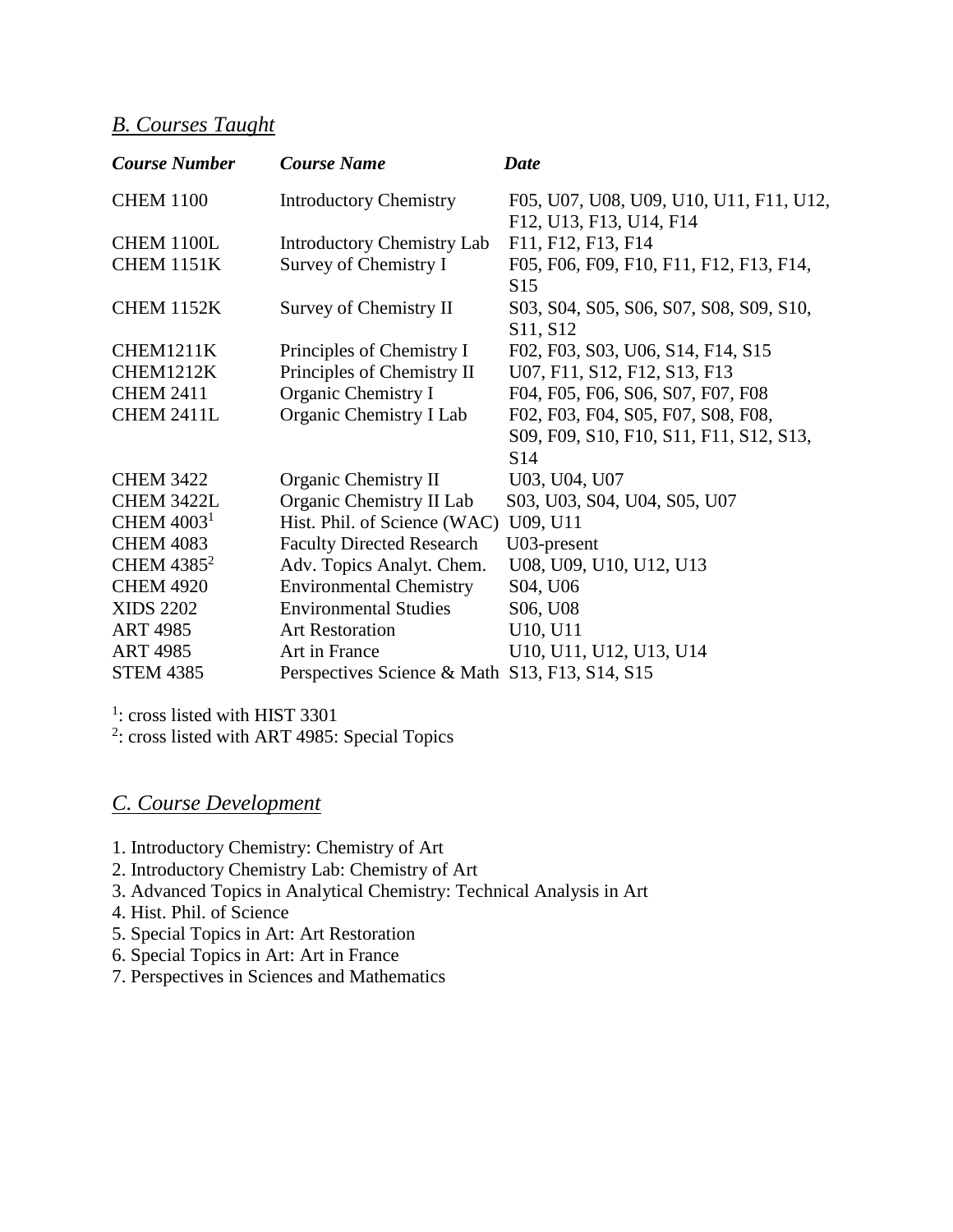| <b>Student</b>          | Project                                  | <b>Date</b> |
|-------------------------|------------------------------------------|-------------|
| 48. Aubrey Folds        | Sonication of amylase                    | 2015        |
| 47. Ashley Rizzo        | Sonication of amylase                    | 2014        |
| 46. Amanda Dismukes     | Chemistry and Art                        | 2013        |
| 45. Todd Kaminski       | Analysis of gemstones                    | 2013        |
| 44. Ashley Rizzo        | Sonication of amylase                    | 2013        |
| 43. Shatina Oglesbee    | Sonication of amylase                    | 2013        |
| 42. Donna Hoyle         | Ceramics and chemistry                   | 2012        |
| 41. Shannon Harshaw     | Sonication of amylase                    | 2012        |
| 40. Annika Roberts      | Fullerol synthesis                       | 2012        |
| 39. Christian Rodriguez | Fullerol synthesis                       | 2012        |
| 38. Bilal Hussein       | Sonication of amylase                    | 2012        |
| 37. Aaron Arruda        | Sonication of amylase                    | 2012        |
| 36. Thomas Cochran      | Art restoration                          | 2012        |
| 35. Abigail Norton      | Art restoration                          | 2011-12     |
| 34. Kelly Lawson        | Art restoration and Gasoline analysis    | 2011-12     |
| 33. Anthony Darden      | Carbon nanotubes and surfactants         | 2010        |
| 32. Alex Priest         | Carbon nanotubes and surfactants         | 2010        |
| 31. Ryan Crowder        | Paint pigment analysis                   | 2009-10     |
| 30. Neelam Zahoor       | Carbon nanotubes and surfactants         | 2009-10     |
| 29. Joseph Holmes       | Carbon nanotubes and surfactants         | 2008-09     |
| 28. Dennis Kinuthia     | Sonodegradation of Blue Mordant 9        | 2006-08     |
| 27. Ashley Blasiole     | Carbon nanotubes                         | 2007-08     |
| 26. Sarah Brooks        | Fullerol analysis                        | 2008        |
|                         | Pesticide analysis                       | 2007        |
| 25. Bintu Marong        | Sonodegradation of 2,4,5-trichlorophenol | 2005-08     |

|                                                                                            | D. Undergraduate Research Student Work Directed (SRAP, GEMS, Faculty |  |  |  |  |  |  |  |
|--------------------------------------------------------------------------------------------|----------------------------------------------------------------------|--|--|--|--|--|--|--|
| <i>Directed Research</i> ), Total number of undergraduate research students supervised: 48 |                                                                      |  |  |  |  |  |  |  |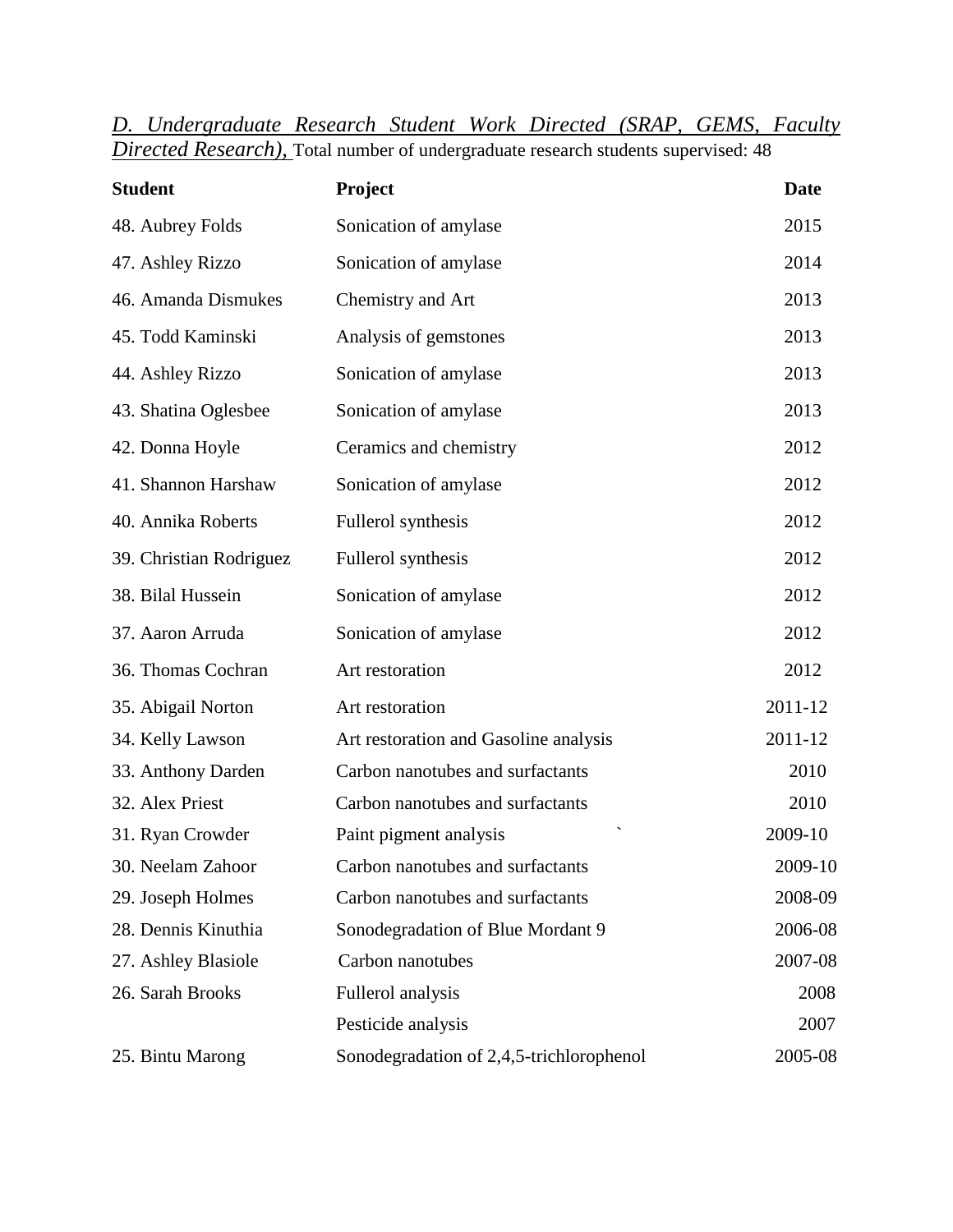| 24. Ayan Ahmed           | Degradation of an-azo dye under ultrasounds               | 2005-07 |
|--------------------------|-----------------------------------------------------------|---------|
|                          | Paper de-Inking                                           | 2007    |
| 23. Nicholas Rhodes      | Identification of pesticides in milk                      | 2006-07 |
| 22. Patricia Saponari    | Identification of pesticides in milk                      | 2006-07 |
| 21. Jonathan Williamson  | Carbon nanotubes sedimentation                            | 2006-07 |
|                          | Reactivity of $C_{60}$ and $C_{70}$ towards cycloaddition | 2006    |
| 20. Courtney Richardson  | Gasoline analysis                                         | 2007    |
| 19. Shavelle Gant        | Gasoline analysis                                         | 2007    |
| 18. Michelle Logue       | Gasoline analysis                                         | 2007    |
| 17. Kimberly Sutton      | Gasoline analysis                                         | 2007    |
| 16. Phoebe Tchoua        | Sonodegradation of 2,4,5-trichlorophenol                  | 2005-06 |
| 15. Melanie Cox          | Identification of pesticides in milk                      | 2006-07 |
| 14. Robert James         | Identification of pesticides in milk                      | 2006-07 |
| 13. Christopher Wust     | Reactivity of $C_{60}$ and $C_{70}$ towards cycloaddition | 2006    |
| 12. Michael Minyard      | Reactivity of $C_{60}$ and $C_{70}$ towards cycloaddition | 2006    |
| 11. Kelvin Rembert       | Carbon nanotubes sedimentation                            | 2006    |
| 10. Nicholas Nicholson   | Carbon nanotubes sedimentation                            | 2006    |
| 9. Dawn Lindquist        | Sonoremediation of trichlorophenol                        | 2004-06 |
| 8. Temitayo Isola        | Paper de-inking                                           | 2004-06 |
| 7. Sharon Reed           | Sonoremediation of trichlorophenol                        | 2004-05 |
| 6. Christopher Shacklady | Paper de-Inking                                           | 2005-06 |
| 5. Linda S. Blosser      | Organic milk                                              | 2004-05 |
| 4. Sara Susach           | Organic milk                                              | 2005    |
| 3. Joshua Chance         | Sonodegradation of 2,4,5-trichlorophenol                  | 2005    |
| 2. Erum Raja             | Sonodegradation of 2,4,5-trichlorophenol                  | 2004    |
| 1. Gina Smith            | Dye-sensitized organic photovoltaic cells                 | 2003-04 |

# *E. Student Presentations at National, Regional, State Meetings*

(Students underlined)

33. Ashley Rizzo, Anne Gaquere-Parker, "Hydrolysis of azure starch by Alpha-Amylase under various conditions", SERMACS, **2014**, *Poster*.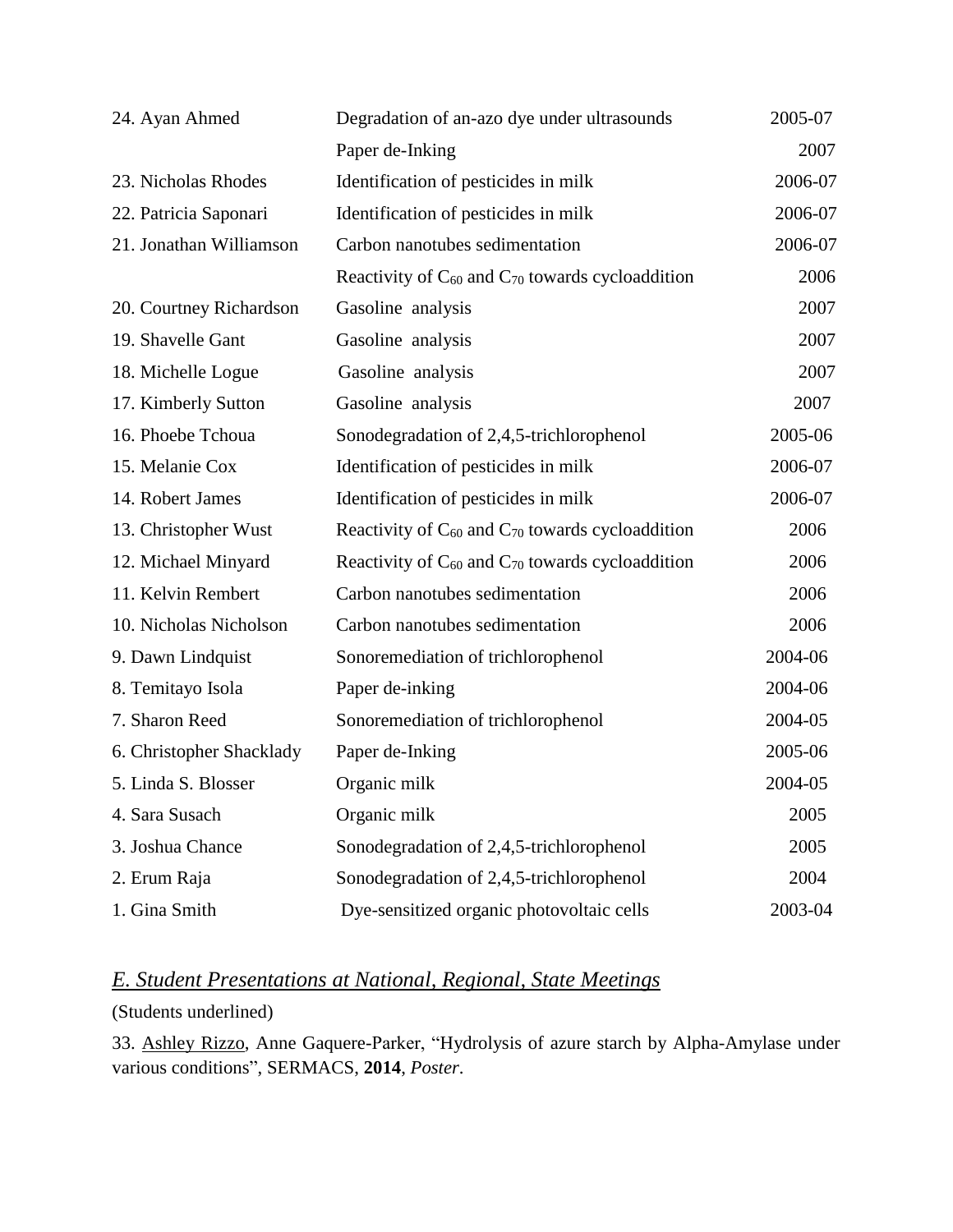32. Ashley Rizzo, Anne Gaquere-Parker, "Temperature Study on the Effects of the Sonication of Alpha-Amylase", SERMACS, **2013**, *Poster*.

31. Bilal Hussein, Aaron Arruda, Anne Gaquere-Parker, "Effect of ultrasounds on enzyme activity", SERMACS, **2012**, *Poster*.

30. Donna Hoyle, David Collins, Anne Gaquere-Parker, "Combining art and chemistry: A chemistry experiment in the ceramics studio", SERMACS, **2012**, *Poster*.

29. Mark Williams, Ajith De Silva, Javier Hasbun, Sharmistha Basu-Dutt, Anne Gaquere, "Mondo grass berry pigments for dye-sensitized solar cells", Georgia Academy of Science, Spring **2011**, *Oral presentation.*

28. Victoria Martin, Ajith De Silva, Javier Hasbun, Sharmistha Basu-Dutt, Anne Gaquere, *"*Dyesensitized photovoltaic cells using natural dyes extracted from Mondo grass berries*",* Georgia Academy of Science, Spring **2011**, *Oral presentation.*

27. Anthony Darden, Anne Gaquere-Parker, "Spectroscopic Analysis of  $C_{60}$ ,  $C_{70}$  and  $C_{60}$ Derivative C60 (OH)n", SERMACS, Fall **2010**, *Poster.*

26. Neelam Zahoor, Anne Gaquere-Parker, "Effect of sonication on the kinetics of enzymes", SERMACS, Fall **2010**, *Poster.*

25. Ryan Crowder, Anne Gaquere-Parker, "Technical analysis of a 19<sup>th</sup> century painting", SERMACS, Fall **2010**, *Poster.*

24. Dennis Kinuthia, Ayan Ahmed, Temitayo Isola, Bintu Marong, Anne Gaquere-Parker, "Degradation of an azo-dye under ultrasounds", Sigma Xi, National meeting, Fall **2007**, *Poster.*

23. Dennis Kinuthia, Ayan Ahmed, Temitayo Isola, Bintu Marong, Anne Gaquere-Parker, "Degradation of mordant blue 9 under ultrasounds", SERMACS, Fall **2007**, *Poster.*

22. Jonathan Williamson, Anne Gaquere-Parker, Farooq Khan, "Sedimentation rate of multi wall carbon nanotubes in ten organic solvents and systematic study of the influence of two series of surfactants", SERMACS, Fall **2007**. *Oral presentation. The student won second place in his section.*

21. Jonathan Williamson, Anne Gaquere-Parker, Farooq Khan, "Sedimentation rate of multi wall carbon nanotubes in ten organic solvents and systematic study of the influence of two series of surfactants", SERMACS, Fall **2007**, *Poster.*

20. Anne Gaquere, Sharmistha Basu-Dutt, Dawn Lindquist, Erum Raja, Sharon Reed, Cass Parker, "Degradation of 2,4,5-trichlorophenol under ultrasounds", SERMACS, Fall **2006**, *Poster.*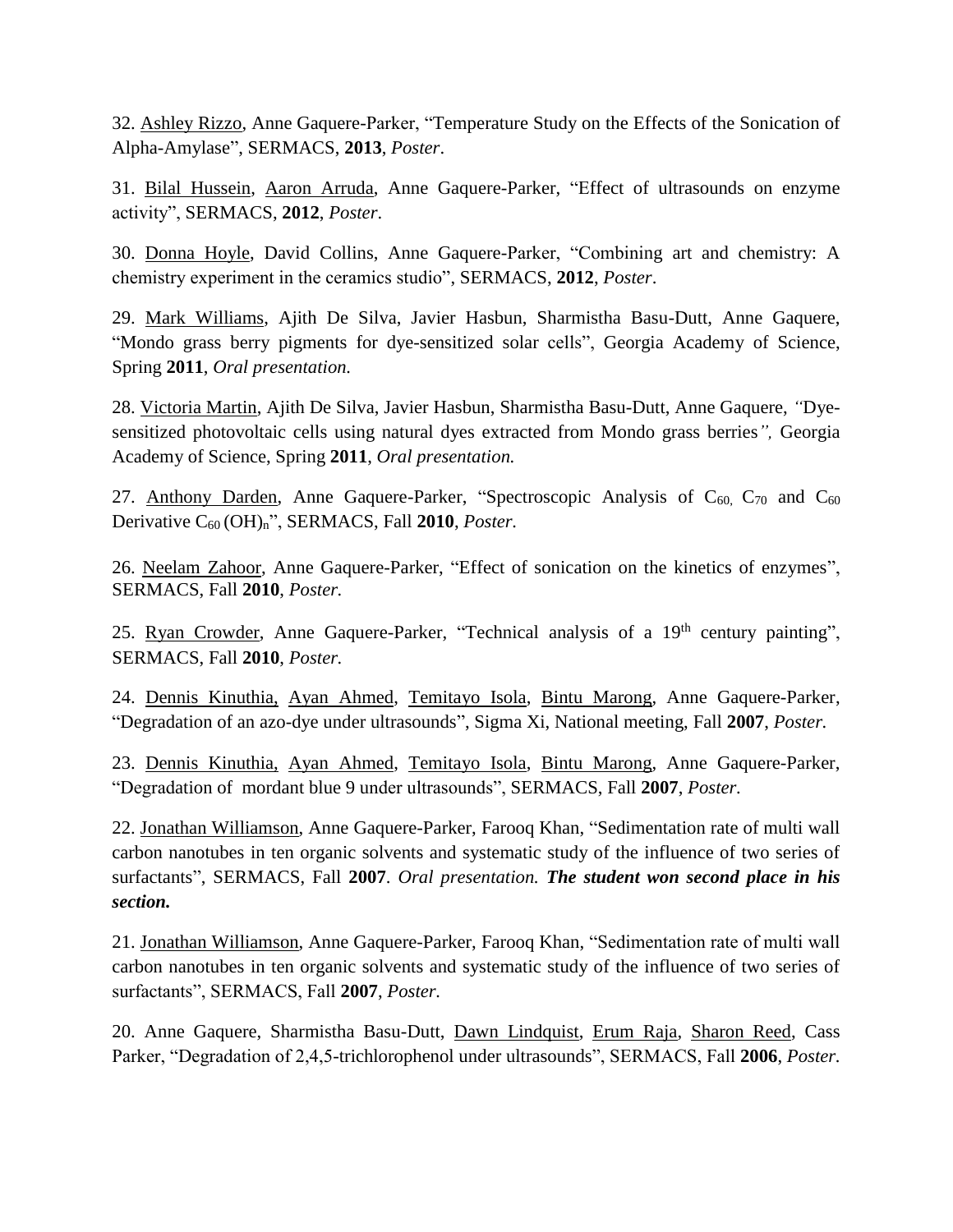19. Jonathan Williamson, Kelvin Rembert, Joseph Grable, Smit Patel, Anne Gaquere, Farooq Khan, "Carbon nanotubes sedimentation in various organic solvents: Effect of surfactants", SERMACS, Fall **2006**, *Poster.*

18. Dennis Kinuthia, Ayan Ahmed, Temitayo Isola, Bintu Marong, Anne Gaquere-Parker, "Degradation of an azo-dye under ultrasounds", SERMACS, Fall **2006**, *Poster.*

17. Dennis Kinuthia, Anne Gaquere-Parker, "Degradation of an azo-dye under ultrasounds", SERMACS, Fall **2006**, *Oral Presentation.*

16. Robert James, Patricia Saponari, Nicholas Rhodes, Melanie Cox, Anne Gaquere-Parker "Identification of traces of commercially available chlorinated pesticides in several milks using solid phase extraction and gas chromatography mass spectrometry", SERMACS, Fall **2006**, *Poster.*

15. Ayan Ahmed, Temitayo Isola, Anne Gaquere, "Degradation of an azo-dye under ultrasounds", ACS, Spring **2006**, *Poster.*

14. Lynda Blosser, Anne Gaquere, "Comparative study on regular and organic milk", ACS, Spring **2006**, *Poster.*

13. Christopher Shacklady, Temitayo Isola, Anne Gaquere, "Paper de-inking using environmental friendly oxidizing agents under ultrasounds", ACS, Spring **2006**, *Poster.*

12. Anne Gaquere, Sharmistha Basu-Dutt, Dawn Lindquist, Erum Raja, Sharon Reed, Cass Parker, "Degradation of 2,4,5-trichlorophenol under ultrasounds", ACS, Spring **2006**, *Poster.*

11. Michael Minyard, Nicholas Nicholson, Christopher Shacklady, Jonathan Williamson, Christopher Wust, Anne Gaquere, Farooq Khan, "Carbon nanotubes sedimentation in various solvents and C60 functionalization under ultrasounds", ACS, Spring **2006**, *Poster.*

10. Ayan Ahmed, Anne Gaquere, "Degradation of an azo-dye under ultrasounds", GCHC, Spring **2006**, *Oral presentation*.

9. Christopher Shacklady, Anne Gaquere, "Paper de-inking using environmental friendly oxidizing agents under ultrasounds", GCHC, Spring **2006**, *Oral presentation.*

8. Ayan Ahmed, Temitayo Isola, Anne Gaquere, "Degradation of an azo-dye under ultrasounds", EPA/ASTER/CDC meeting in Atlanta, Spring **2006**, *Poster.*

7. Christopher Shacklady, Anne Gaquere, "Paper de-inking using environmental friendly oxidizing agents under ultrasounds", NCHC, Fall **2005**, *Poster.*

6. Lynda Blosser, Anne Gaquere, "How chemically different are regular and organic milk?", NCHC, Fall **2005**, *Poster.*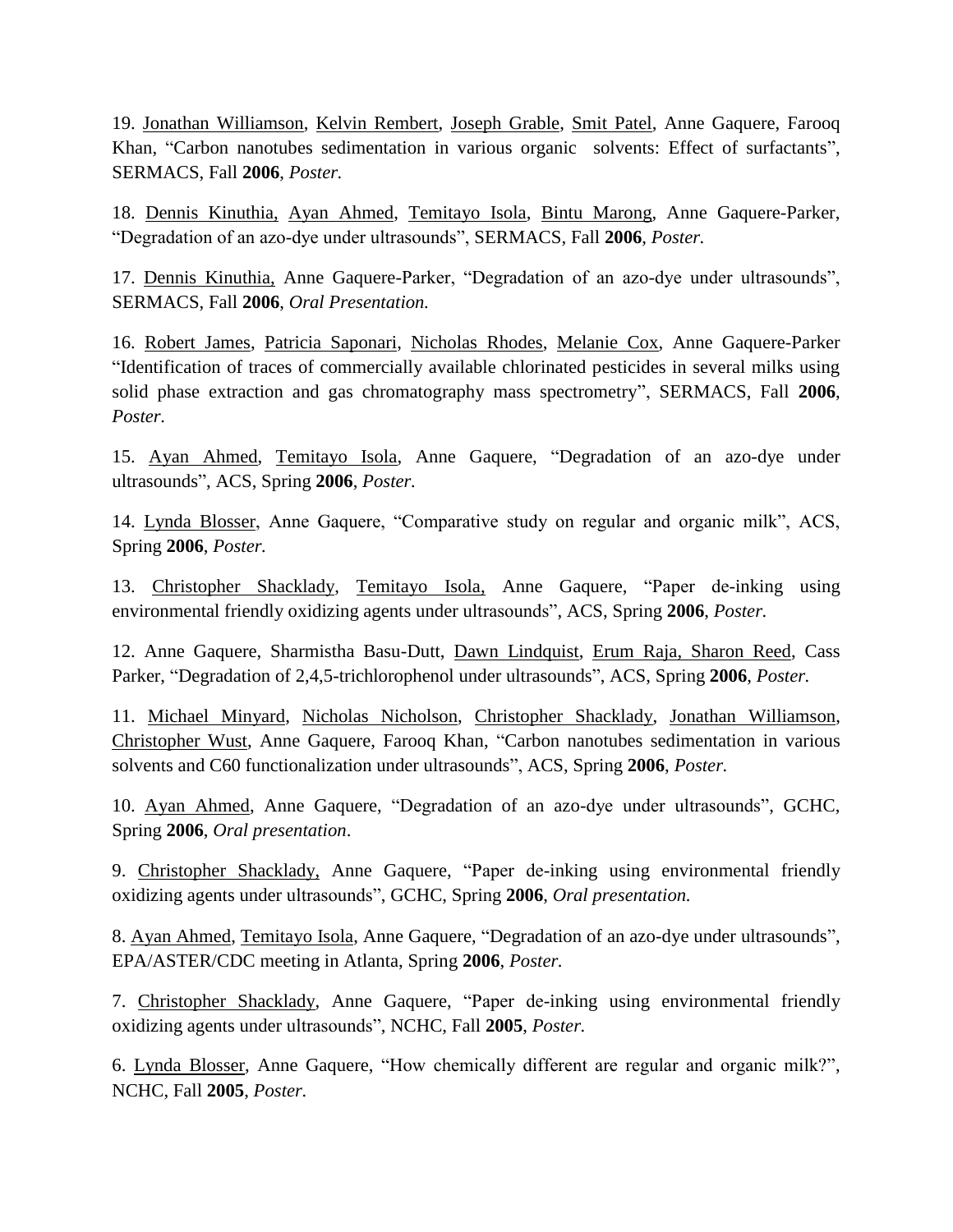5. Lynda Blosser, Anne Gaquere, "How chemically different are regular and organic milk?", NCUR, Spring **2005**, *Poster.*

4. Anne Gaquere, Temitayo Isola, Cass Parker, "Paper de-inking using environmental friendly oxidizing agents under ultrasounds", SERMACS, Fall **2004**, *Poster.*

3. Anne Gaquere, Sharmistha Basu-Dutt, Dawn Lindquist, Erum Raja, Sharon Reed, Cass Parker, "Sonoremediation of trichlorophenol", SERMACS, Fall **2004**, *Poster.*

2. Sharmistha Basu-Dutt, Anne Gaquere, Vishal Amin, Rip Philipp, Sharon Reed, Erum Raja, Y. Abiodun, "Degradation of simazine in various environments", SERMACS, Fall **2004**, *Poster.*

1. Anne Gaquere, Gina Smith, Toma Omonuwa, Allison Bailes, Cass Parker, "Dye-sensitized organic photovoltaic cells: preliminary tests", SERMACS, Fall **2003**, *Poster.*

### *F. Student Presentations at UWG*

(Students underlined)

18. Aubrey Folds, Anne Gaquere-Parker, "Synergistic effect of the Sonication and Heat on the Enzymatic Activity of Alpha-Amylase for the Hydrolysis of Starch Azure", Big Night, **2015**, *Poster*.

17. Ashley Rizzo, Anne Gaquere-Parker, "Temperature Study on the Effects of the Sonication of Alpha-Amylase", Big Night, **2014**, *Poster*.

16. Ashley Rizzo, Anne Gaquere-Parker, "Effect of ultrasounds on enzyme activity", Big Night, **2013**, *Poster*.

15. Aaron Arruda, Bilal Hussein, Anne Gaquere-Parker, "Effect of ultrasounds on enzyme activity", Sigma Xi/Research Day **2011**, *Oral presentation.*

14. Victoria Martin, Anne Gaquere-Parker, Javier Hasbun, Ajith De Silva, *"*Dye-sensitized photovoltaic cells using natural dyes extracted from Mondo grass berries*",* Big Night, **2011**, *Oral presentation.*

13. Abigail Norton, Anne Gaquere-Parker, "Gas chromatography of fatty acids potentially found in oil paintings", Big Night, **2011**, *Poster*.

12. Victoria Martin, Anne Gaquere-Parker, Javier Hasbun, Ajith De Silva, *"*Dye-sensitized photovoltaic cells using natural dyes extracted from Mondo grass berries*",* Sigma Xi/Research Day, **2011**, *Oral presentation. The student won first place.*

11. Jonathan Williamson, Farooq Khan, Anne Gaquere, "Carbon nanotubes sedimentation in various solvents and C60 functionalization under ultrasounds", Big Night, **2007**, *Poster.*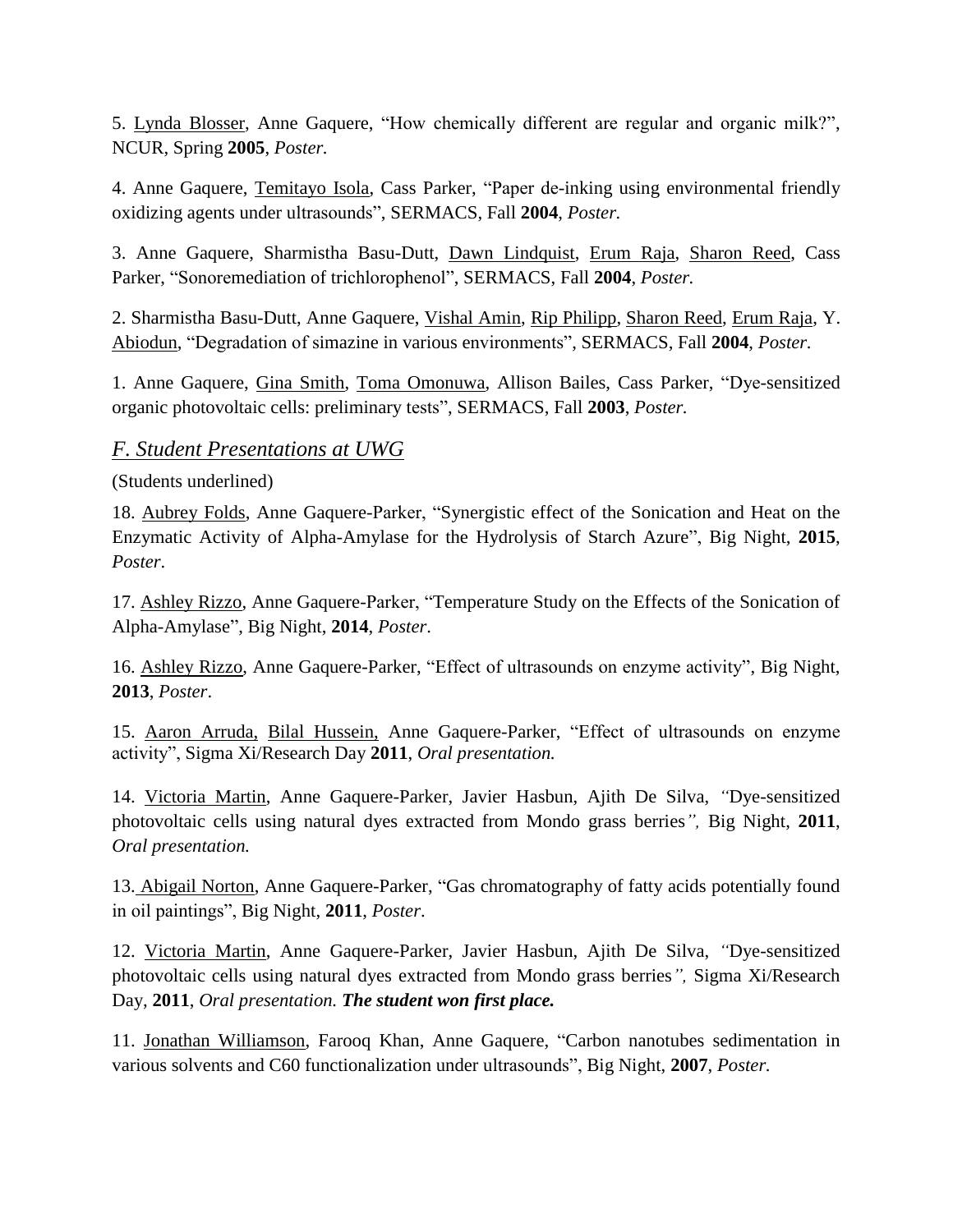10. Ayan Ahmed, Bintu Marong, Dennis Kinuthia, Anne Gaquere, "Sonophotodegradation of blue mordant 9: a comparative study", Big Night, **2007**, *Poster.*

9. Jonathan Williamson, Farooq Khan, Anne Gaquere, "Carbon nanotubes sedimentation in various solvents", Sigma Xi/Research Day **2007**, *Oral presentation.*

8. Joshua Chance, Bintu Marong, Phoebe Tchoua, Sharmistha Dutt, Cass Parker, Anne Gaquere, "Degradation of 2,4,5-trichlorophenol under ultrasounds", Big Night, **2006**, *Poster.*

7. Temitayo Isola, Christopher Shacklady, Cass Parker, Anne Gaquere, "Factors affecting deinking by sonication", Big Night, **2006**, *Poster.*

6. Robert James, Patricia Saponari, Nicholas Rhodes, Melanie Cox, Anne Gaquere, "Pesticide analysis", Big Night, **2006**, *Poster.*

5. Ayan Ahmed, Temitayo Isola, Cass Parker, Anne Gaquere, "Deinking by sonication", Big Night, **2006**, *Poster.*

4. Jonathan Williamson, Michael Minyard, Christopher Wust, Farooq Khan, Anne Gaquere, "Carbon nanotubes sedimentation", Big Night, **2006**, *Poster.*

3. Ayan Ahmed, Anne Gaquere, "Sonication and deinking", Sigma Xi/Research Day **2006**, *Oral presentation.*

2. Christopher Shacklady, Anne Gaquere, "Temperature affecting deinking by sonication", Sigma Xi/Research Day **2006**, *Oral presentation.*

1. Temitayo Isola, Anne Gaquere, "Ink sonication", Sigma Xi/Research Day **2005**, *Oral presentation.*

#### *G. Student Senior Thesis*

11. Kelly Lawson, "Gasoline analysis by GC MS", Fall **2011**.

10. Neelam Zahoor, "Effect of sonication on the kinetics of enzymes", Fall **2010***.*

9. Anthony Darden, "Spectroscopic Analysis of  $C_{60}$ ,  $C_{70}$  and  $C_{60}$  Derivative  $C_{60}$  (OH)<sub>n</sub>", Fall **2010**.

8. Ryan Crowder, "Technical analysis of a 19th century painting", Fall **2010**.

7. Sarah Brooks, "Study of fullerenes: C<sup>70</sup> and C60(OH)n", Fall **2008**.

6. Bintu Marong, "Effective means of degrading industrial waste under ultrasounds; Azo-dye", Spring **2008**.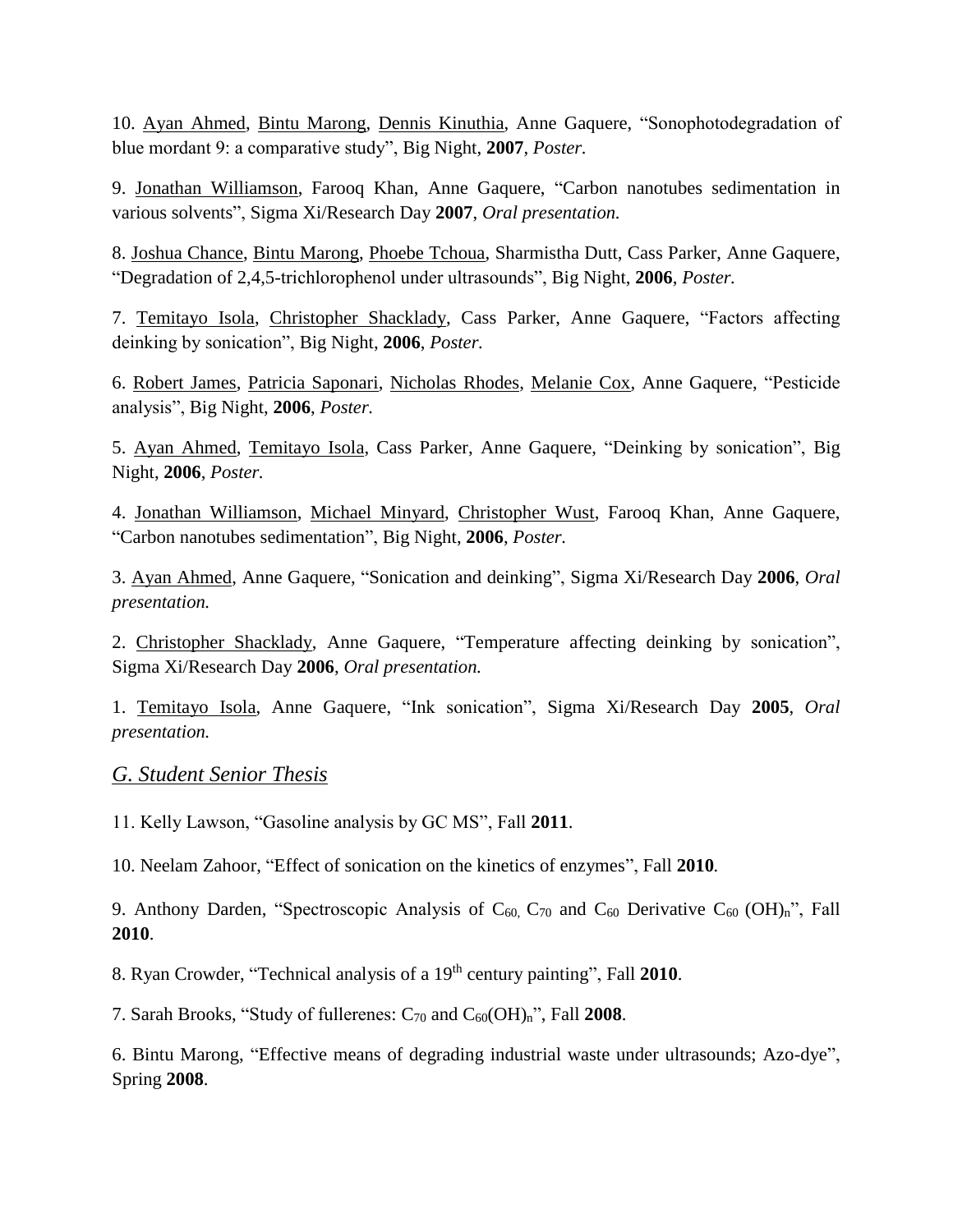5. Ayan Ahmed, "Degradation of an-azo dye under ultrasounds", Spring **2008**.

4. Jonathan Williamson, "Comparison of the influence of solvent/surfactant systems on the stability of double wall and multi wall carbon nanotubes", Spring **2008**, (with Dr Farooq Khan)

3. Nicholas Rhodes, "Analysis of pesticides (chlorinated and organophosphates) in milk and water with solid phase extraction (SPE) and gas chromatography mass spectrometry (GCMS)", Spring **2007**.

2. Patricia Saponari, "Identifying triazine pesticides using a GCMS", Spring **2007**.

1. Christopher Wust, "UV-Vis observation of carbon nanotubes in dispersion for comparison of relative purities and sedimentation rates", Spring **2006**, (with Dr Farooq Khan).

# *Service to Institution*

### *A. University Wide Committee*

- Barrier Team Sub-Committee, present

- Provost faculty advisory committee, 2014-present

- Representative of International Programs at freshmen orientation, 2011-12

- International Programs and Services Taskforce Committee, Spring 2011
- SRAP Committee, Spring 2011-2013
- Big Night committee, Spring 2011-2013
- Ad Hoc Committee on the Structure of the College of Arts and Sciences, 2008
- Faculty representative on the Homeland Security Committee (2007-2009)

### *B. College of Sciences and Mathematics Committee*

- Hiring committee for new UWise-coordinator, Fall 2013
- Review of mini-grant proposals and research proposals for the UWise program (2012-2014)
- COSM Excellence in Teaching Award Committee, Spring 2011.

# *C. Departmental Services*

- Chair of the search committee for a chemistry instructor, present.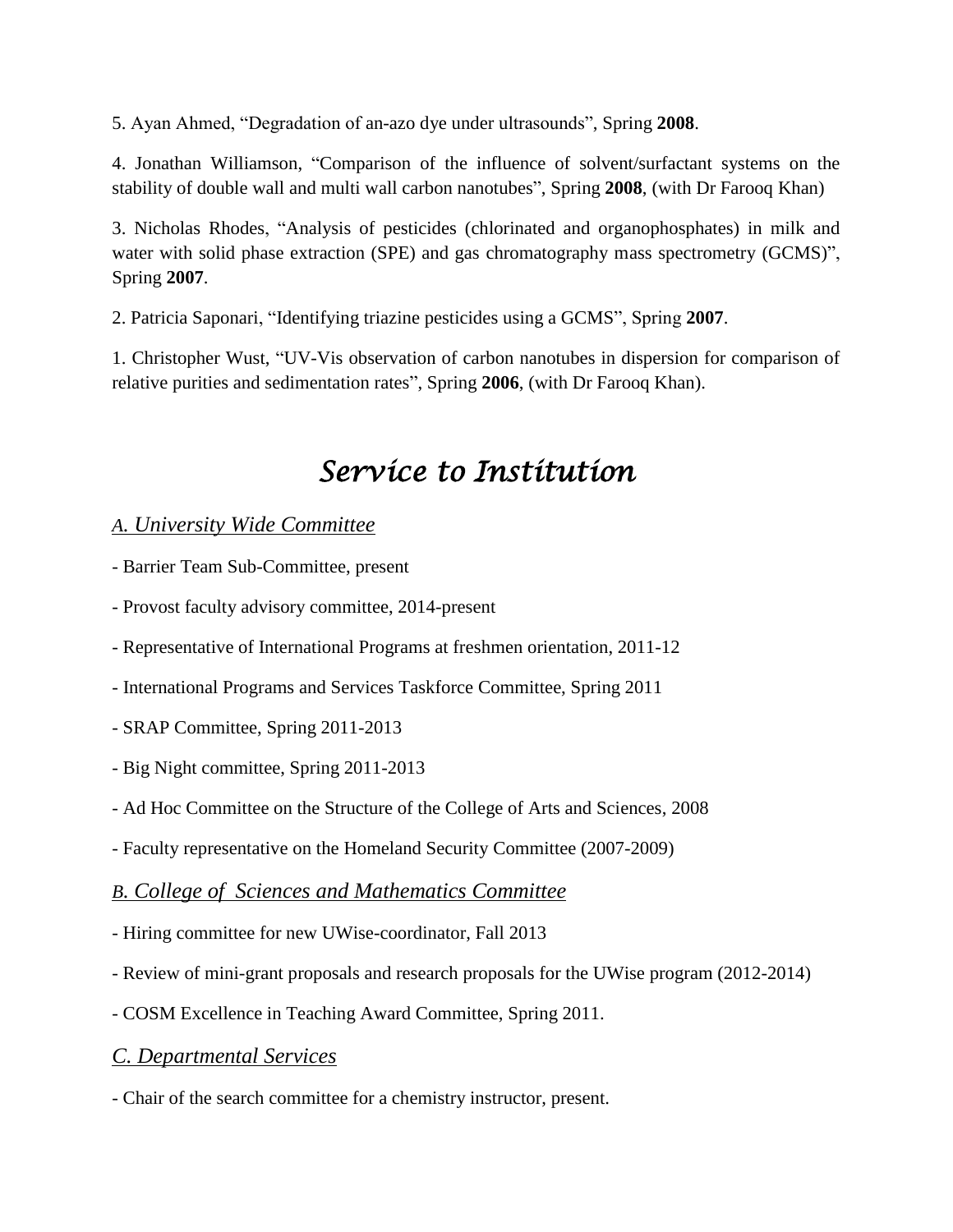- Science study abroad program director, 2014-15
- COSM preview day, Fall 2014 (Saturday October  $11<sup>th</sup>$ )
- Chemistry representative at University Preview Day, 2008-present
- Academic advising (Pre-Pharmacy and BA students), Fall 2006-present

- Organic chemistry laboratory coordinator, Fall 2006 - Fall 2014: prepare chemicals on a weekly basis, check on the lab daily, advertise with career services to recruit teaching assistants, prepare orders for all chemicals and materials, cleans and organizes the lab rooms, check 180 drawers at the end or beginning of each semester, prepare the waste prior to disposal, provide faculty with students check-in slips.

- Safety departmental coordinator, Fall 2006-2014

- Obtained funds through Tech Fee grants for departmental purchase: clickers, FT Infra-Red instrument, Raman spectrophotometer, X-Ray Fluorescence photometer and UV Vis spectrophotometer (please see internal grants section).

- Summer orientation: meet with parents of incoming freshmen and advise incoming chemistry majors, Summer 2009-present

#### *D. Other Services to Institution*

- I was one of the COSM faculty representatives for the SAACS 2014 visit.

- I volunteered to redesign the laboratory kit and proofread all the chemistry materials for eCore (chemistry 1211 and 1212)

- I was selected to do an audio commercial for the university. I met with the vice-president of marketing at UWG and then went to Atlanta to record the advertisement which is now being broadcasted on radio stations, Fall 2013

- I set up the chemistry laboratory and helped by providing all necessary glassware and chemicals for the commercial campaign photo-shoot, 2013.

- I set up and participated in the UTeach photo-shoot campaign, 2013.

- UWise co-coordinator, 2012-2014

- Analysis by XRF two human skulls for the forensics laboratory on campus, once looking for metal-based pigment residue on the outside of the skull and the second time analyzing the chemical composition of the dental alloys, 2013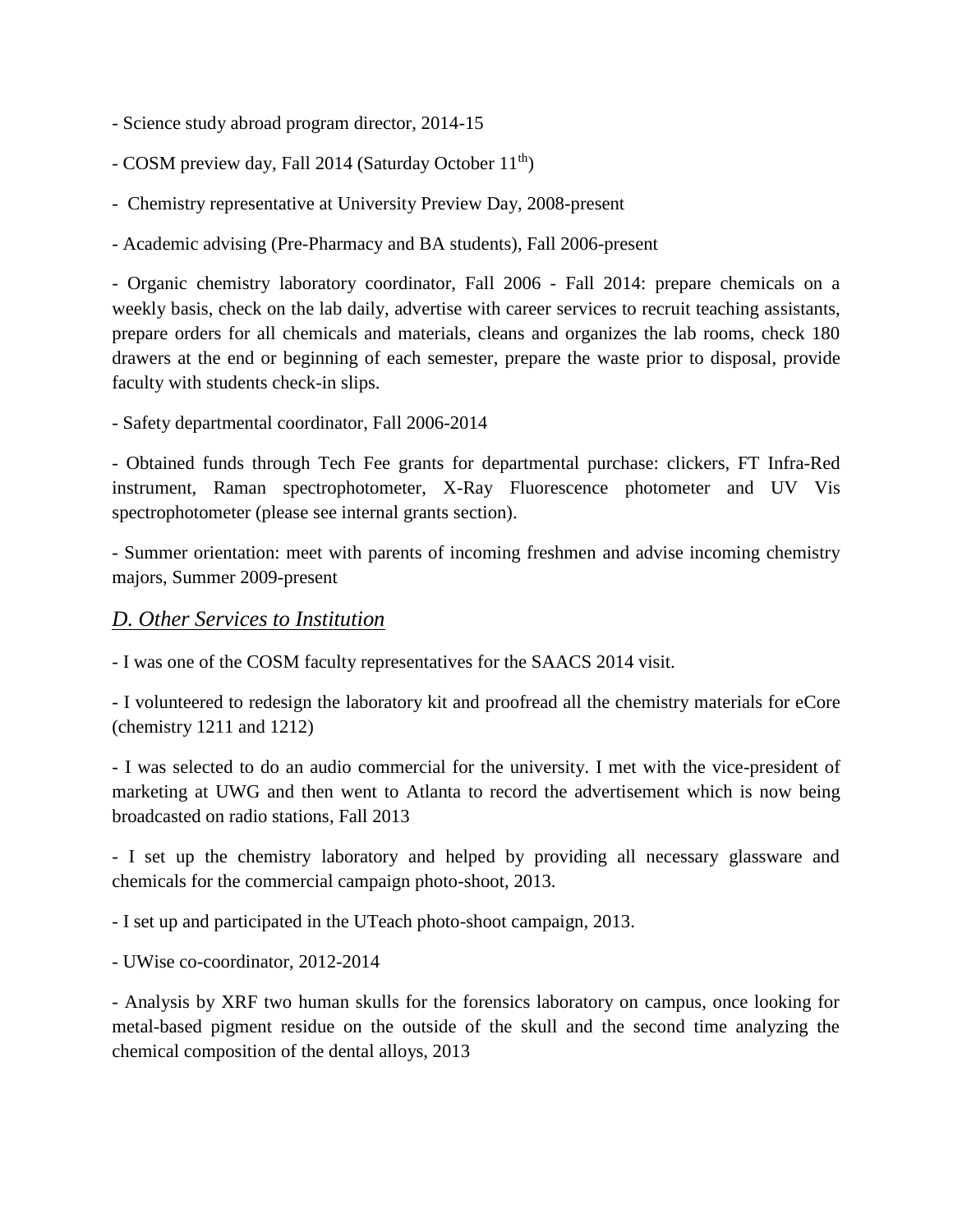- Analysis of half a dozen of artifacts at the Murphy center inside the UWG library looking for potential arsenic residue, 2013

- Moderator, UWise research day 2012

- Participated in a 2-day trip to UMBC, Baltimore in Fall 2012, representing UWG on behalf of the vice-president office as part of a college-wide team

- Director of the Art Study Abroad Program (2007-present): stay with the students during the trip, take them places, prepare meals if needed, do all paperwork pertaining to the art study abroad program, prior during and after each summer trip (book for every portion of the trip including airfare, hotels, trains, museums, buses, prepare P-card statement, reconcile budget, advertise for the program, recruit faculty and students, prepare purchase order, assist students in every aspect during the trip)

- Instructor of freshman seminar (FYE) UWG 1101 (2007-2012)

- Graduation guide, Fall 2006 (program director: Dr Scot Lingrell): advised five at-risk students from across campus.

- Faculty orientation leader, Summer 2006 and 2007

- President of the local Sigma Xi chapter, 2005-2008

- Treasurer of the local Sigma Xi chapter, 2004-2005

- Faculty Advisor of Student Association: Gamma Sigma Sigma, National Community Service Sorority, 2004-2005

#### *E. Community Services*

- Atlanta Science Festival: STEAM program, chemistry and art at the Fernbank Science center, March 2015

- Science Night at Villa Rica middle school, March 2015: Chemistry and Art

- International program sponsored series of talks: UWG in the World. I gave a talk about the chemistry and art study abroad program at Bremen library, May 2014

- "Chemistry and Art day": I organized a meeting in the chemistry laboratory where 22 Villa Rica high school students came and performed experiments on campus with their teacher, Mrs. Nancy Hasbun, 2013.

- Analysis of a 15<sup>th</sup> century mortar and pestle of Spanish origin. It was determined based on density and XRF analysis that the hidden metal in the handle of the pestle was lead and not a precious metal as the historical records of the object led the owner to believe, 2013.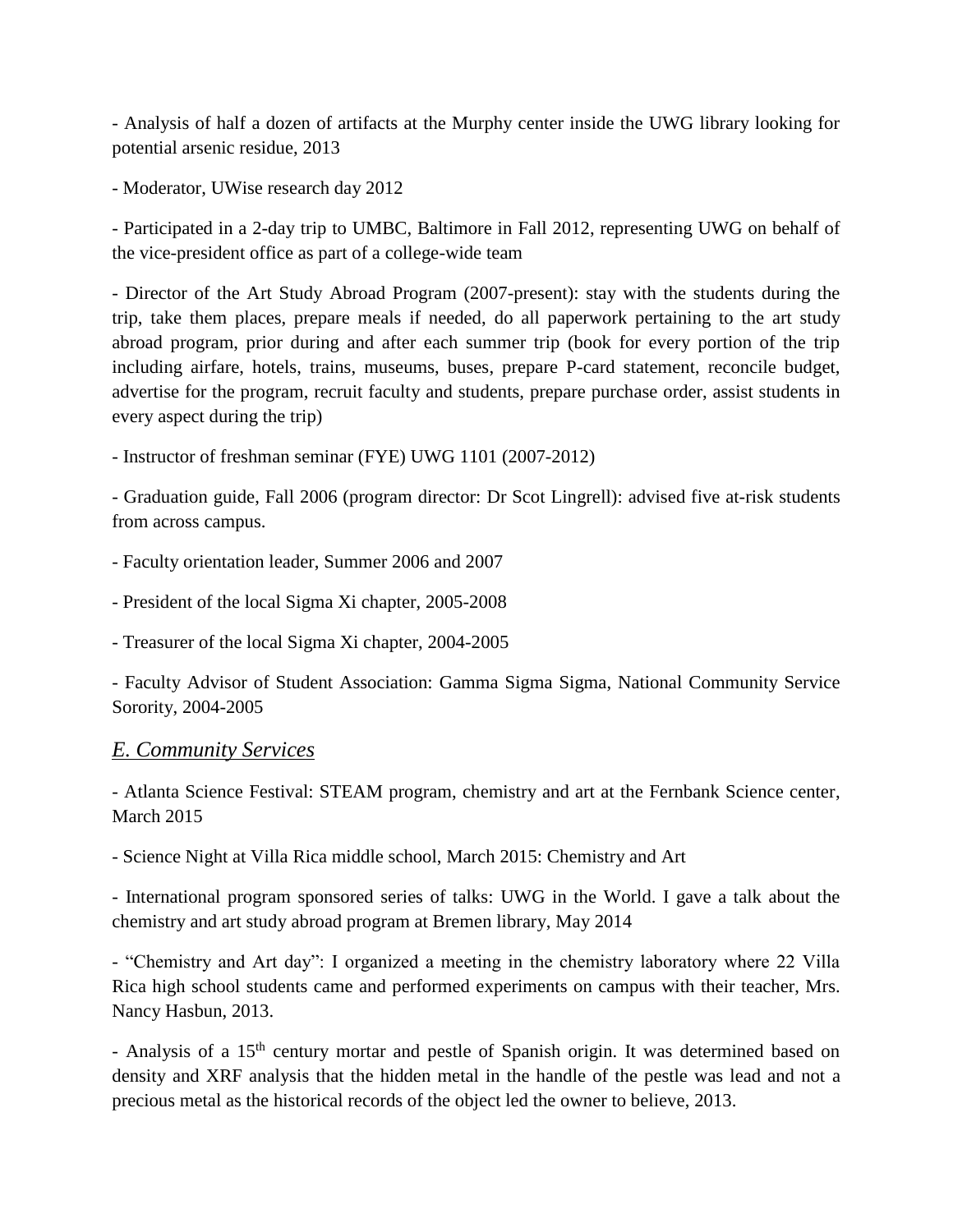- Analysis of a Rubens painting from the  $17<sup>th</sup>$  century by XRF, Raman, UV and IR reflectography for an art restorator based in Marietta, 2013.

- Session leader for IMPACT program 2008 and 2009

- Chemistry demonstrations at Montessori school, 2007-2014
- Chemistry demonstrations at the UWG Child development center, 2006-07

# *Academic Achievement*

# *A. Degrees*

- Associate degree in Chemistry, University Institute of Technology of Rouen, France, **1993**.

- B.S. in Chemistry, University of Rouen, France, **1994**.

- M. Sc. in Chemistry (major: Organic Chemistry, minor: Inorganic and Analytical Chemistry), University of Rouen, France, **1995**. *Master Thesis Subject*: Synthesis of nitrogen-containing fused heterocycles. *Advisors*: G. Queguiner and N. Ple.

- D.E.A. (Extensive Studies Diploma, IRCOF), *Specialty*: Organic Chemistry, University of Rouen, France, **1996**.

*D.E.A. Thesis Subject*: Study of the formation of organozinc compounds in the diazine series. *Advisors*: G. Queguiner, A. Turck, N. Ple.

- Ph.D. in Chemistry with Highest Honors, *Specialty*: Organic Chemistry, IRCOF (Institut de Recherche en Chimie Organique Fine), France, **2000**. *Ph. D. Thesis Subject* : Synthesis and Reactivity of Organometallic Compounds (Li, Zn, Mg, Cu) in  $\pi$ -Deficient Series (Diazines, Pyridine). Optimisation under Sonication. *Advisors*: G. Queguiner, A. Turck, N. Ple.

# *B. Research Position*

Post-doctoral research associate, Clark Atlanta University, Atlanta, Ga, 2000-2002 *Subject:* Salen-Mn(III)-Catalyzed Epoxidation *Advisor*: X. R. Bu

# *C. Honors, Fellowships, Certificates*

- Nationally Certified Quality Matters Peer-Reviewer for online courses, 2014

- Honor Society of Phi Kappa Phi member, 2013-present

- Recipient of the "College Of Arts And Sciences Excellence In Teaching Award **2009-2010**"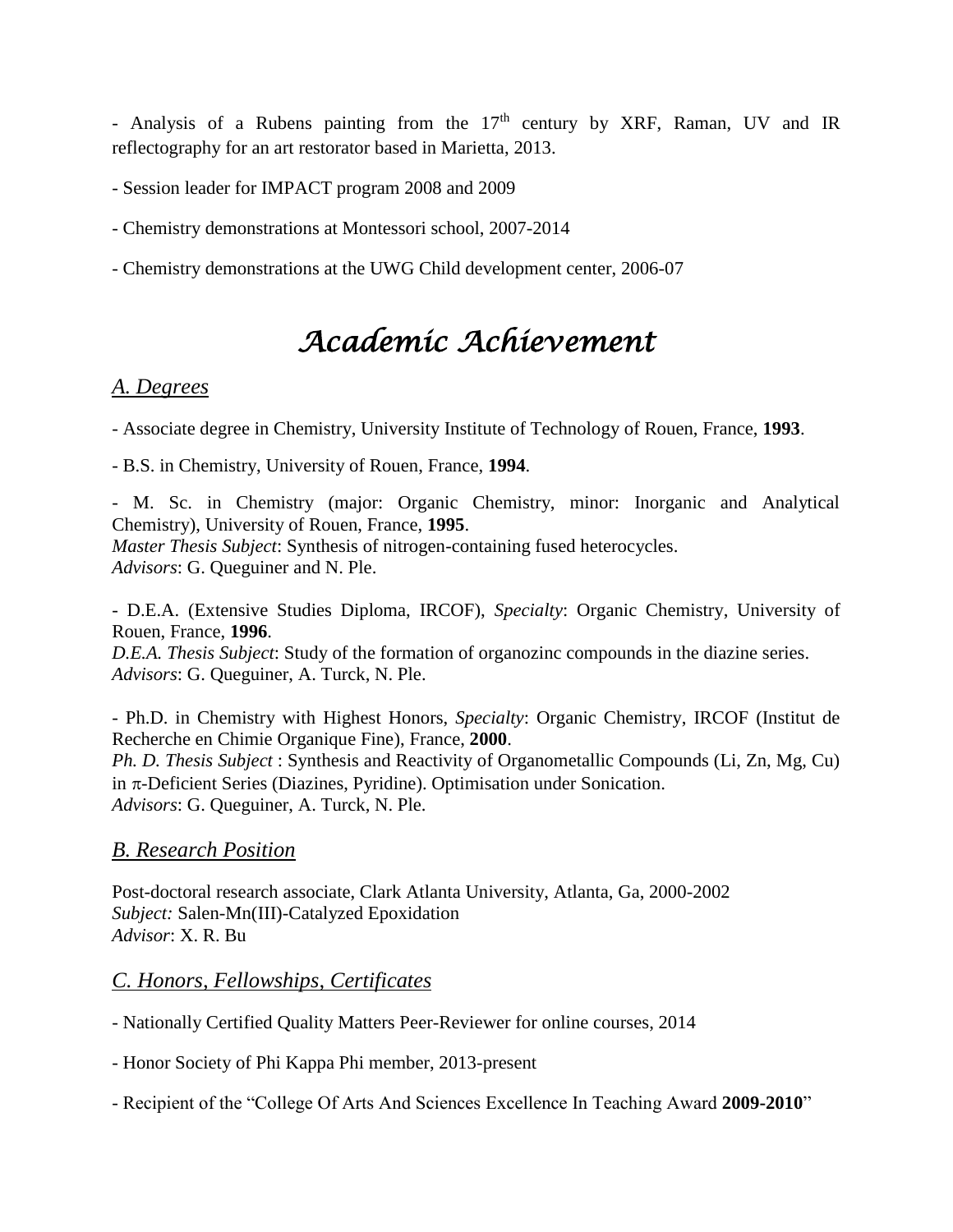- Ph.D. in Chemistry with Highest Honor (< 5 % of Ph.D. candidates university-wide)

# *Professional Growth and Development*

## *A. Memberships in Professional Organizations*

American Chemical Society (2003-present)

American Institute of Conservation (2009-2013)

Sigma Xi (2004-2008)

#### *B. Professional Service*

- Reviewer for textbook ancillaries, General, Organic and Biochemistry Clinical Tutorial, by Karen Timberlake

- TQG grant reviewers, Fall 2013 and 2014 (review of proposals for the "Improving Teacher's Quality Education Program")

- Arsenic analysis of objects stored at the campus library, 2012

- Reviewer for the magazine "Nature", 2010-2011

- Reviewer of one article for the journal "Chemical Engineering Journal", 2010

- Reviewer of one article for the journal "Bioresources", 2010

- Judge at the research paper competition, Sigma Xi, Spring 2007
- Member of the nanotechnology committee on campus, 2006
- Nanotech Business Alliance, 2005-2006

- Gave a presentation at the NanoBusiness Alliance meeting, Spring 2006, Chamber of Commerce, Carrollton: "Sonochemistry: Application in Nanotechnology"

- Judge at the science fair for Bay Spring High School, Spring 2005

- Reviewer for the U.S. Civilian Research and Development Foundation (CRDF), 2004

- Reviewer of one article for the journal "Molecules", 2004

- Judge at the research paper competition, Sigma Xi, Spring 2004

- Judge at the Regional Science Bowl, Spring 2004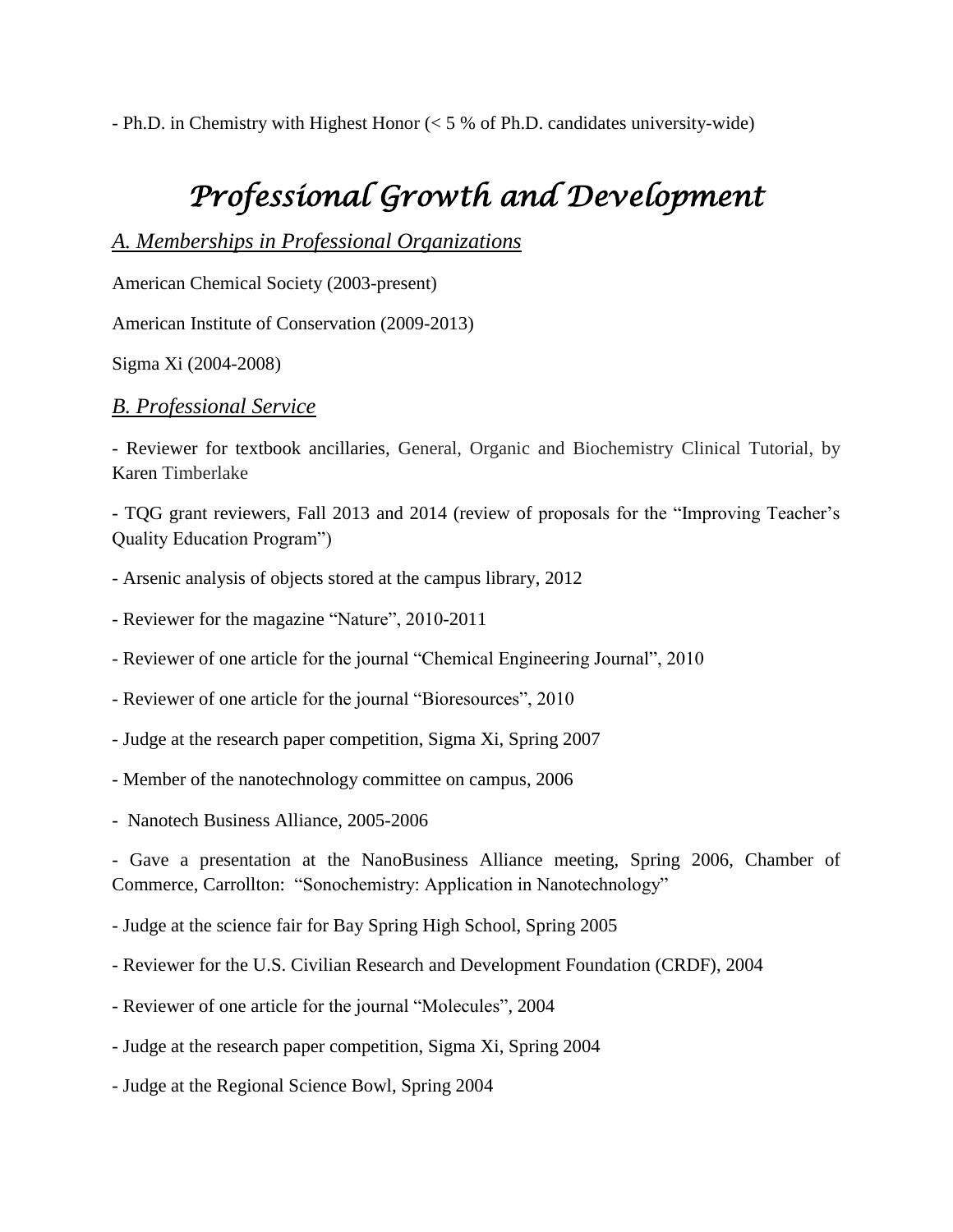- Science fair judge: West Georgia Regional Science and Engineering Fair, Spring 2004

### *C. Publications* (myself underlined, \* corresponding author)

### *Book*

2. A. Gaquere-Parker\*, C.D. Parker, Textbook, "Chemistry and Art", 2<sup>nd</sup> edition, Kendall Hunt publisher, **2014**.

1. A. Gaquere-Parker\*, C.D. Parker, Textbook, "Chemistry and Art", 1<sup>st</sup> edition, Kendall Hunt publisher, **2013**.

### *Book chapters*

3. A. Gaquere-Parker\*, C.D. Parker, Book Chapter in "Collaborative Endeavors in the Chemical Analysis of Art and Cultural Heritage Materials": Bridging the Gap of Art and Chemistry at the Introductory Level, **2012**, ACS Symposium series.

2. A. Gaquere-Parker\*, C.D. Parker, Book Chapter in ["Sonochemistry: Theory, Reactions,](javascript:I()  [Syntheses](javascript:I() and Applications": Application of ultrasounds to carbon nanotubes, Editor: Filip Nowak, Novapublishers, **2010**.

1. A. Gaquere-Parker\*, C.D. Parker, Book Chapter in ["Sonochemistry: Theory, Reactions,](javascript:I()  [Syntheses](javascript:I() and Applications": Use of ultrasonication in the production and reaction of  $C_{60}$  and C<sup>70</sup> fullerenes, Editor: Filip Nowak, Novapublishers, **2010**.

#### *Journal Articles*

14. Ajith DeSilva\*, D. Pitigala, Ryan Landry, J. E. Hasbun and A. Gaquere and A. U. Perera, Manuscript in preparation, Visible to near infrared absorption in natural dye (Mondo-Grass berry) for Dye Sensitized Solar Cell.

13. Anne Gaquere-Parker\*, Nancy Doles, Amanda Yi, Todd Kaminski, Manuscript in preparation, Engaging students with chemistry and art hands-on activities in a large lecture hall.

12. Anne Gaquere-Parker\*, Nancy Doles, accepted with minor revisions and resubmitted to *J. Chem. Educ*., Painting with malachite: A STEAM outreach experiment.

11. Anne Gaquere-Parker\*, Patricia Hill, Michael Haaf, Cass Parker, Nancy Doles, Amanda Yi, Todd Kaminski, accepted with revisions to *J. Chem. Educ*., Capturing zinc yellow: The exploration of binding media using a safer alternative to lead-based chrome yellow.

10. J. Brett Kimbrell, Christopher M. Crittenden, Walter J. Steward, Farooq A. Khan, A.C. Gaquere-Parker and D. A. Stuart\*, *Nanoscience Methods*, 3, 1, **2014**, 40-46: Analysis of mixtures of  $C_{60}$  and  $C_{70}$  by Raman Spectrometry.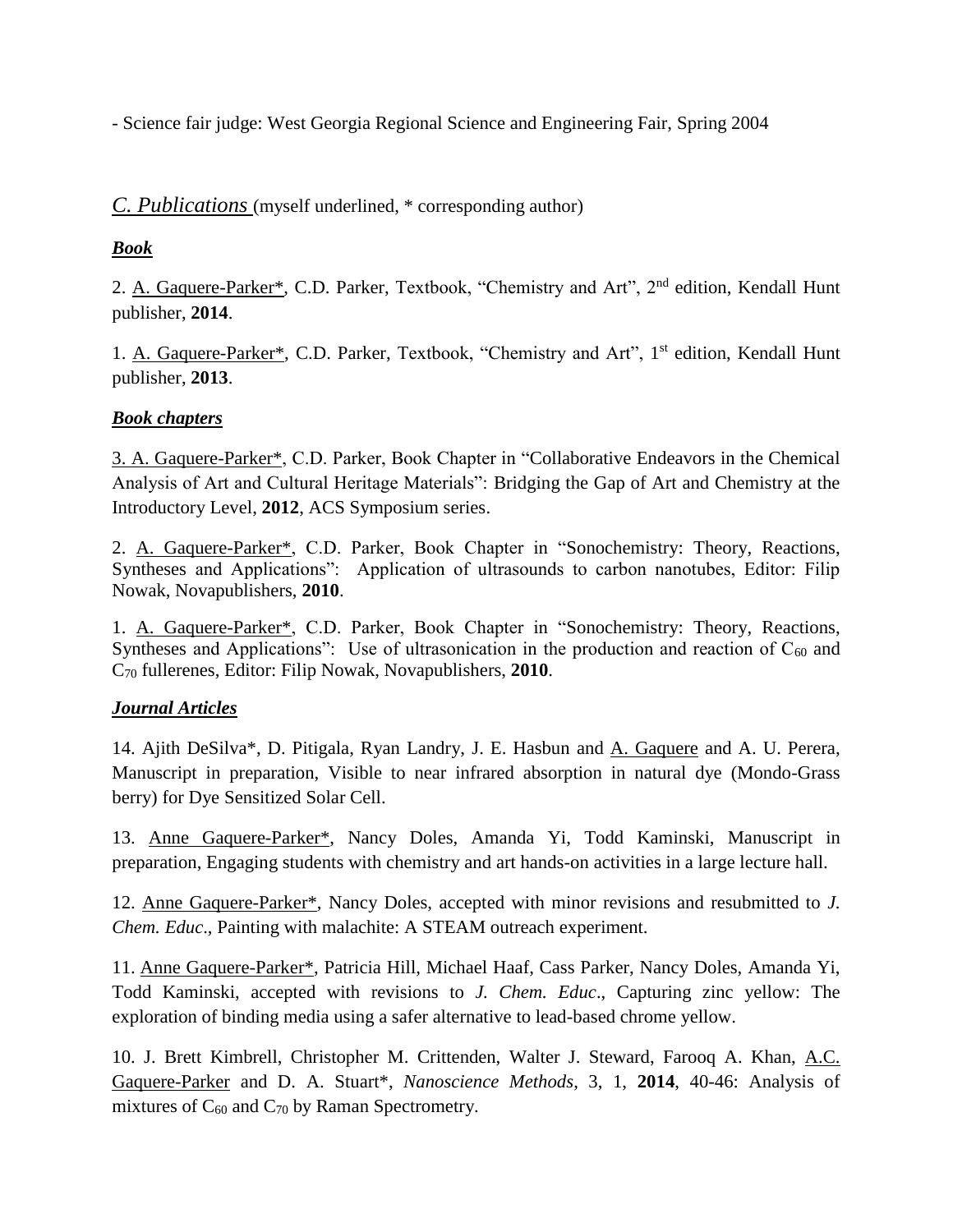9. William Livernois, Christopher M. Crittenden, J. Brett Kimbrell, Farooq A. Khan, Anne C. Gaquere-Parker, and Douglas A. Stuart\*, *Chem. Educator,* **2014**, *19*, 1–6: Raman Spectroscopy of Allotropes of Carbon: An Undergraduate Laboratory.

8. A. Gaquere-Parker\*, K. Lawson, M. Logue, K. Sutton, C. Richardson and S. Gant, *Chem. Educator*, **2011,** *16,* 1–4: Heat of combustion and GC-MS of regular, regular-plus and premium gasoline: An undergraduate experiment.

7. A. Gaquere-Parker\*, A. Ahmed, T. Isola, B. Marong, C. Shacklady, P. Tchoua, *Ultrasonics, Sonochemistry*, **2009**, 16, 698-703: Temperature effect on an ultrasound-assisted paper de-inking process.

6. A. Gaquere, S. Liang, F.L. Hsu, X. R. Bu\*, *Tetrahedron: Asymmetry*, **2002**, 13, 2089: The Readily Available tert-Pentyl Group As a Most Effective Simple Directing Group for Asymetric Synthesis: a Case Study on Salen-Mn(III)-Catalyzed Epoxidation.

5. A. Lepretre, A. Turck, N. Ple and G. Queguiner\*, *Tetrahedron*, **2000**, 56, 3709-3716: Organolithium Derivatives of Diazines and Pyridine at Room Temperature under the Influence of Ultrasounds. Diazines XXIX.

4. A. Lepretre, A. Turck, N. Ple, P. Knochel and G. Queguiner\*, *Tetrahedron*, **2000**, 56, 265- 274: First Study of Syntheses and Reactivity of Grignard Compounds in the Diazine Series. Diazines XXVII.

3. M. Rottländer, L. Boymond, L. Berillon, A. Lepretre, G. Varchi, S. Avolio, H. Laaziri, G. Queguiner, A. Ricci, G. Cahiez, P. Knochel\*, *Chemistry, a European Journal*, **2000**, 6, 767-770: New Polyfunctional Magnesium Reagents for Organic Synthesis.

2. L. Berillon, A. Lepretre, A. Turck, N. Ple, G. Queguiner, G. Cahiez, P. Knochel\*, *Synlett*  **1998**, 1359-1360: Preparation of Highly Pyridylmagnesium Reagents for the Synthesis of Polyfunctional Pyridines.

1. A. Turck, N. Ple, A. Lepretre-Gaquere, G. Queguiner\*, *Heterocycles* **1998**, 49, 205: Organozinc Derivatives of Diazines, Metalation of Diazines XXIII.

### *D. Papers Read and Abstracts Published at National, Regional, State Meetings*

*Note: Please see also the list of students' presentations in Teaching, section: Student Presentations at National, Regional, State Meetings.*

11. Oral presentation at SERMACS, **2013**, "Contextualizing chemistry with art"

10. Oral presentation, invited speaker, at ACS **2013**, Indianapolis, "Enhancing undergraduate chemistry education through incorporation of art-based experiments"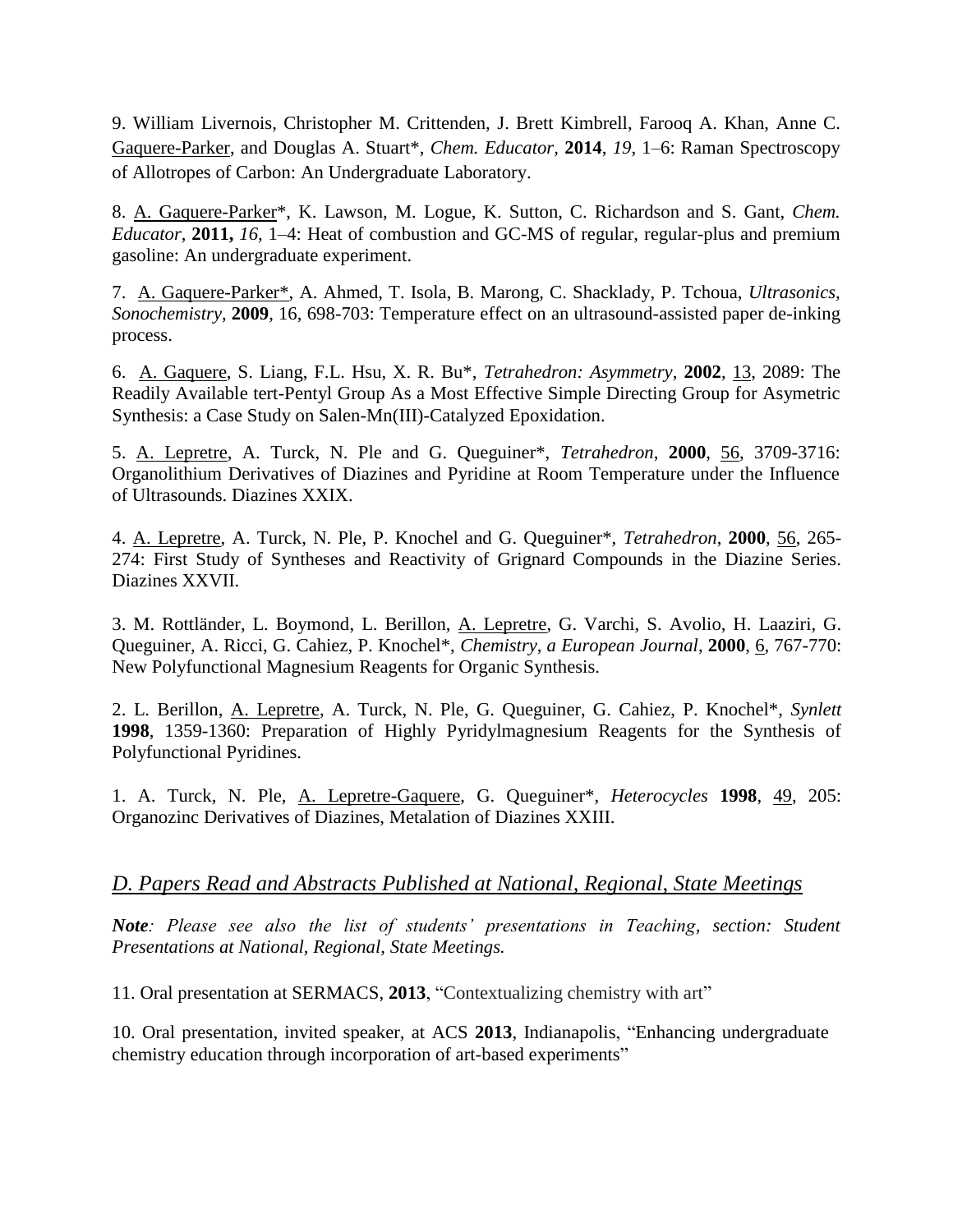9. Poster presentation, invited speaker, at ACS **2013**, Indianapolis, "Enhancing undergraduate chemistry education through incorporation of art-based experiments"

8. NSF-PI meeting, Washington DC, **2013**, poster presentation, "Chemistry and Art"

7. Oral presentation at SERMACS, **2012**, "Engaging students with art-based activities: an NSF-TUES sponsored endeavor".

6. Oral presentation with co-presenters Dr. Harrison and Dr. Mruthinti, STEM conference, Statesboro, Ga, March **2013**, "UWise"

5. Anne Gaquere-Parker, invited presenter, poster presentation at Gordon conference, **2011**, "Undergraduate adventures in Art and Chemistry".

4. Anne Gaquere-Parker, invited speaker, oral presentation at ACS **2010** in San Francisco, "Art and Chemistry: A True Connection".

3. Anne Gaquere-Parker, poster presentation at SERMACS **2009**, "Art and Chemistry: A True Connection".

2. Anne Gaquere, Poster and Oral Communication at ANORCQ (Anglo-Norman Organic Chemistry colloQuim), **1999**: "Grignard reagents in the Diazine series".

1. Anne Gaquere, Oral Communication at the French Society of Chemistry, **1999**: "Organometallics in the diazine series".

### *E. Papers Read at UWG*

3. Anne Gaquere-Parker, oral presentation, COSM teaching seminar series, **2013**, "Chemistry and Art".

2. Anne Gaquere-Parker, oral presentation at STEM institute meeting **2010** (UWG campus), "Experiences in Teaching a Cross‐Listed Advanced Analytic Chemistry Course with Chemistry and Art Students".

1. Center of Teaching and Learning, "The use of internet in the classroom", **2006**

#### *F. Other National, Regional, State Meetings Attended*

-TQG project directors meeting, UGA, **2015**

- National AAUC-PKAL, STEM conference and pre-conference workshop on reforming STEM education, Atlanta, **2014**

- SoTL conference, UWG **2014**

-TQG project directors meeting, UGA, **2014**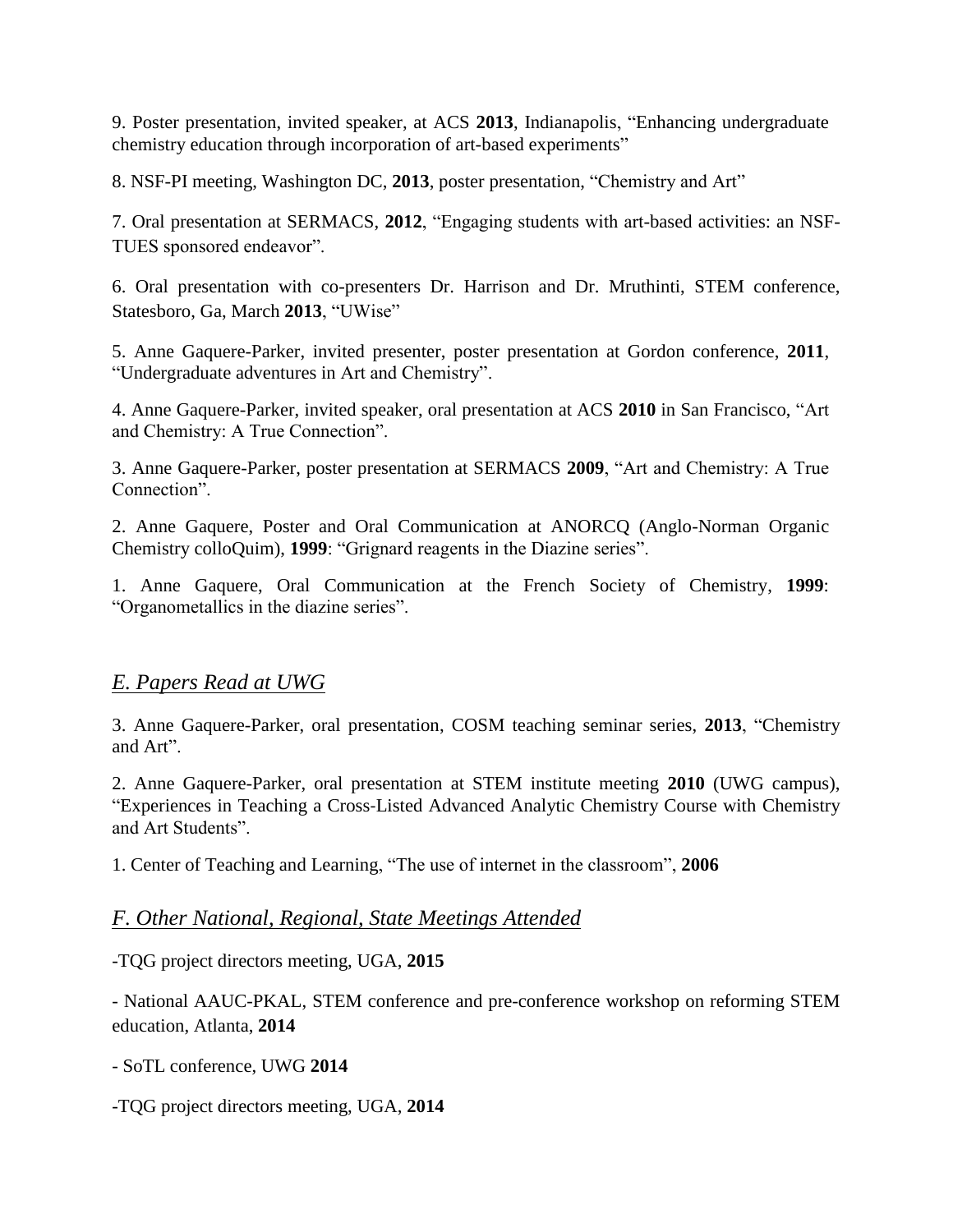- UTEACH, June 2012, Austin, TX, **2012**
- Pittcon, Analytical chemistry, Orlando, **2012**
- AACU-PKAL, Science Education Meeting, Miami, **2011**
- SERMACS, New Orleans, **2010**
- Sigma-Xi national meeting, Montreal, **2007**
- Sigma-Xi national meeting, Orlando, **2004**
- PKAL meeting, Boulder, **2003**

### *G. Funding*

## *(i) External Grants, Funded or pending*

| <b>Funding agency</b>                                                                                                                                                                                                              | <b>Amount</b> | <b>Period</b> |
|------------------------------------------------------------------------------------------------------------------------------------------------------------------------------------------------------------------------------------|---------------|---------------|
| Power of the Purse, PI: Anne Gaquere<br>West Georgia Community Foundation -: "Bonding Over Science: A Public Library / University<br>Training Partnership for Teen Science Education, co-PI: Martha Goodson                        | \$1,000       | 2015          |
| Atlanta Science Festival, STEAM grant<br>PI: Anne Gaquere<br>Chemistry and Art at the Atlanta Science festival                                                                                                                     | \$500         | 2014-15       |
| Teacher's quality grant, PI: Anne Gaquere<br>CHEMISTRY and ART, co-PI: Alison Parker                                                                                                                                               | \$39,000      | 2015          |
| Teacher's quality grant, PI: Anne Gaquere<br>CHEMISTRY and ART, co-PI: Alison Ayers                                                                                                                                                | \$31,000      | 2014          |
| NSF-WIDER, co-PI: Anne Gaquere<br>Wider Implementation of STEM Educational Reforms (WISER) Practices Planning Grant:<br>Setting the Stage for Institutional Commitment to Evidence-Based Teaching and Learning, PI:<br>Farooq Khan | \$250,000     | 2013          |
| Teacher's quality grant, <b>PI: Anne Gaquere</b><br>CHEMISTRY and ART, co-PI: Alison Ayers                                                                                                                                         | \$55,000      | 2013          |
| UTEACH, collaborator<br>UTeach program, PI: Dianne Hoff, Co-PIs: C. Tabit, M. Hooper                                                                                                                                               | \$1,400,000   | 2011-2015     |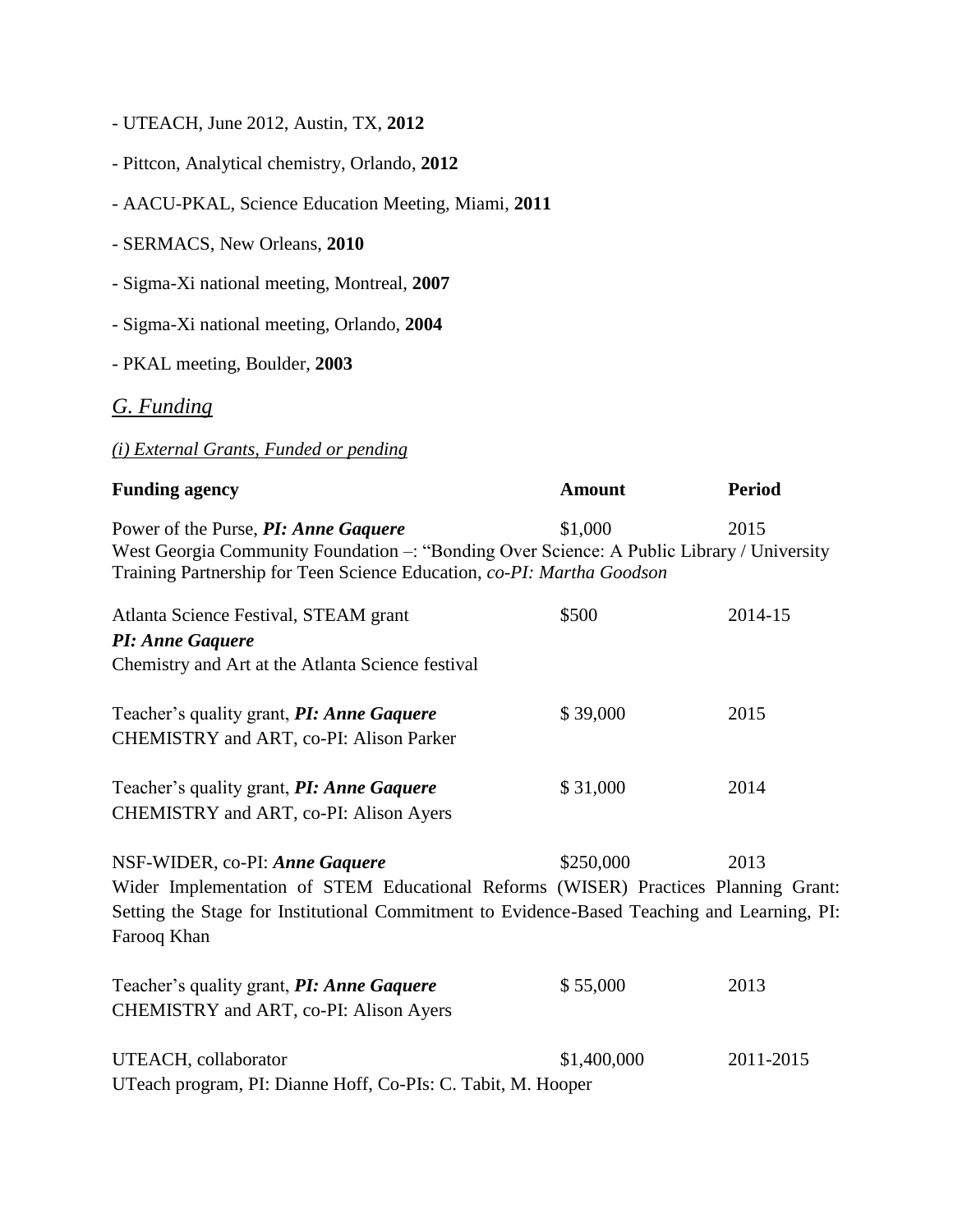BOR STEM II initiative, collaborator \$344,058 2011-2012 UWISE: University of West Georgia Institutional STEM Excellence, PI: Myrna Gantner, Co-PI: S. Swamy Mruthinti.

| NSF-TUES, PI: Anne Gaquere                                                                                                                                                | \$162,938     | 2011-2013     |
|---------------------------------------------------------------------------------------------------------------------------------------------------------------------------|---------------|---------------|
| Enhancing Undergraduate Chemistry Education through Incorporation of Art-based Experiments                                                                                |               |               |
| Sigma Xi, Grants-in-Aid of Research, student support                                                                                                                      | \$220         | 2005          |
| (ii) External Grants, submitted but not funded                                                                                                                            |               |               |
| <b>Funding agency</b>                                                                                                                                                     | <b>Amount</b> | <b>Period</b> |
| NSF-AISL, PI: Anne Gaquere<br>The STEAMing library CART: a Chemistry and Art to Reach Teens workshop, co-PI: K. Shunn                                                     | \$140,000     | 2015          |
| NSF-CCLI, co-PI<br>Vertical Integration of Laser-based Spectroscopy in the Undergraduate Curriculum                                                                       | \$199,867     | 2011          |
| NSF-MRI, co-PI                                                                                                                                                            | \$360,000     | 2011          |
| Acquisition of a Hybrid Confocal Raman Microscope<br>ACS PRF, PI<br>Synthesis and spectroscopic analysis of new covalently linked porphyrin-pyrrolidinofullerene<br>dyads | \$50,000      | 2010          |
| NSF-CCLI, PI<br>Chemistry laboratory experience based in the Arts: A true connection                                                                                      | \$193,943     | 2009          |
| NSF-CCLI, co-PI<br>Vertical Integration of Laser-based Spectroscopy in the Undergraduate Curriculum                                                                       | \$177,143     | 2009          |
| NSF-MRI, co-PI<br>Acquisition of a Hybrid Confocal Raman/ Atomic Force Microscope                                                                                         | \$415,717     | 2009          |
| ACS PRF, PI<br>Synthesis and spectroscopic analysis of new covalently linked porphyrin-pyrrolidinofullerene<br>dyads                                                      | \$50,000      | 2009          |
| NSF-MRI, co-PI<br>Acquisition of an ICP-MS                                                                                                                                | \$500,000     | 2008          |
| NSF-MRI, co-PI<br>Acquisition of a Scanning Electron Microscope                                                                                                           | \$959,334     | 2006          |
| ACS-PRF, PI                                                                                                                                                               | \$49,980      | 2005          |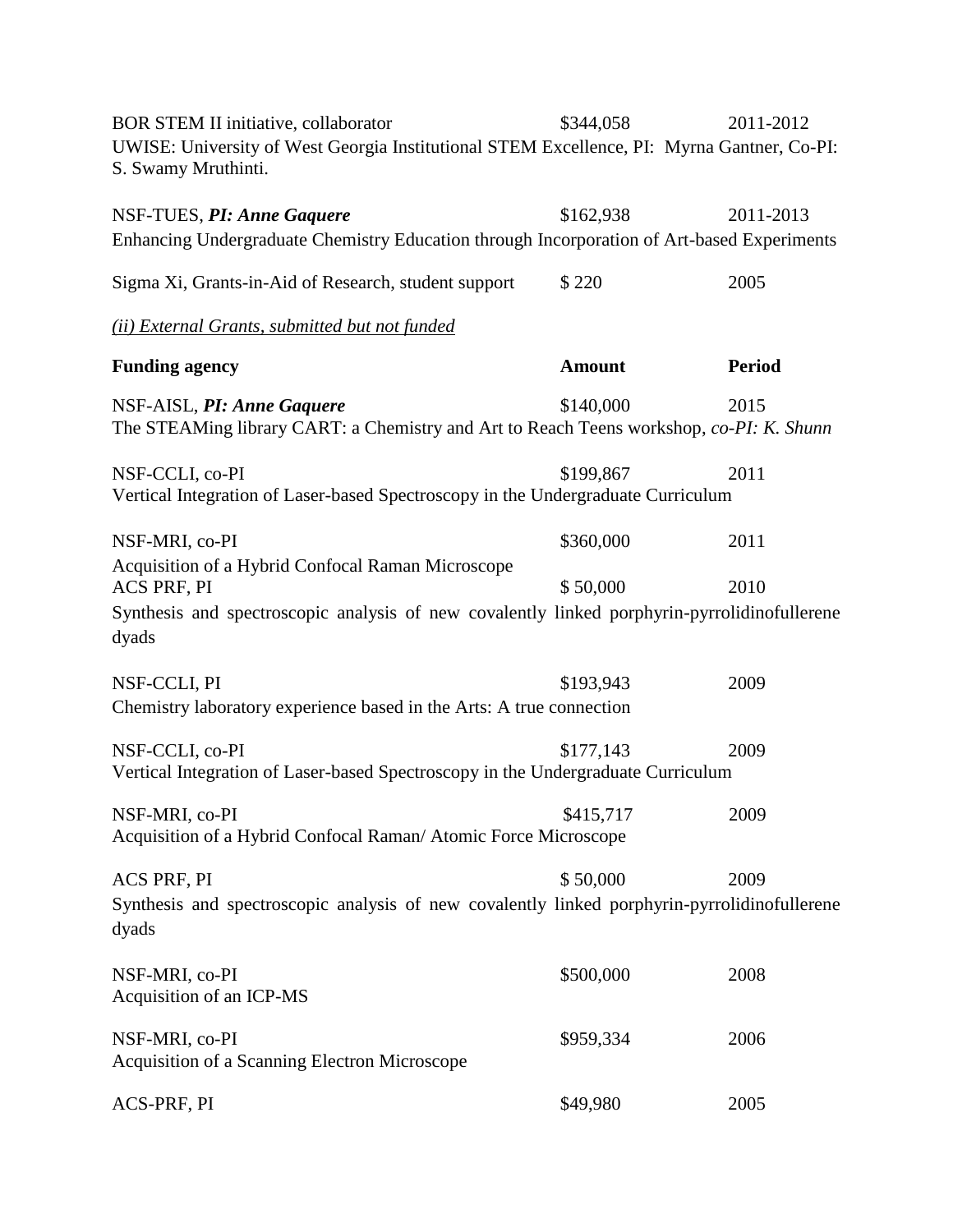| A Mechanistic study of the sonophotodegradation of polychlorinated aromatic compounds<br>ACS-PRF, PI<br>Sonophotodegradation of polychlorinated aromatic compounds | \$49,920      | 2005          |
|--------------------------------------------------------------------------------------------------------------------------------------------------------------------|---------------|---------------|
| ACS-PRF, PI<br>Mechanism of degradation of polychlorinated aromatic compounds under ultrasounds                                                                    | \$49,400      | 2004          |
| EPA, co-PI<br>Sonoremediation of polychlorinated aromatic compounds                                                                                                | \$265,850     | 2004          |
| (iii) Internal Grants, funded                                                                                                                                      |               |               |
| Program                                                                                                                                                            | <b>Amount</b> | <b>Period</b> |
| 35. Student Research Assistant Program                                                                                                                             | \$1,500       | 2015          |
| 34. UWISE mini-grant (SI for eCore)                                                                                                                                | \$4,500       | 2014          |
| 33. UWISE mini-grant (prelab for organic)                                                                                                                          | \$4,500       | 2014          |
| 32. Student Research Assistant Program                                                                                                                             | \$2,000       | 2014          |
| 31. Student Research Assistant Program                                                                                                                             | \$2,000       | 2013          |
| 30. Student Research Assistant Program                                                                                                                             | \$2,000       | 2012          |
| 29. UWISE mini-grant                                                                                                                                               | \$4,000       | 2011          |
| 28. Student Research Assistant Program                                                                                                                             | \$2,000       | 2011          |
| 27. Faculty Research Grant                                                                                                                                         | \$2,000       | 2011          |
| 26. College Arts and Science Travel Scholarship                                                                                                                    | \$500         | 2010          |
| 25. Tech Fee Grant: XRF spectrometer (with Dr T. Foster) \$50,000                                                                                                  |               | 2010          |
| 24. Tech Fee Grant: Handheld Raman spectrometer                                                                                                                    | \$23,000      | 2010          |
| 23. Faculty Research Grant                                                                                                                                         | \$1,500       | 2010          |
| 22. SOFREA                                                                                                                                                         | \$2,000       | 2010          |
| 21. Student Research Assistant Program                                                                                                                             | \$2,100       | 2010          |
| 20. Faculty Research Grant                                                                                                                                         | \$1,500       | 2009          |
| 19. Student Research Assistant Program                                                                                                                             | \$2,100       | 2009          |
| 18. Tech Fee Grant: UV VIS spectrophotometer                                                                                                                       | \$15,000      | 2009          |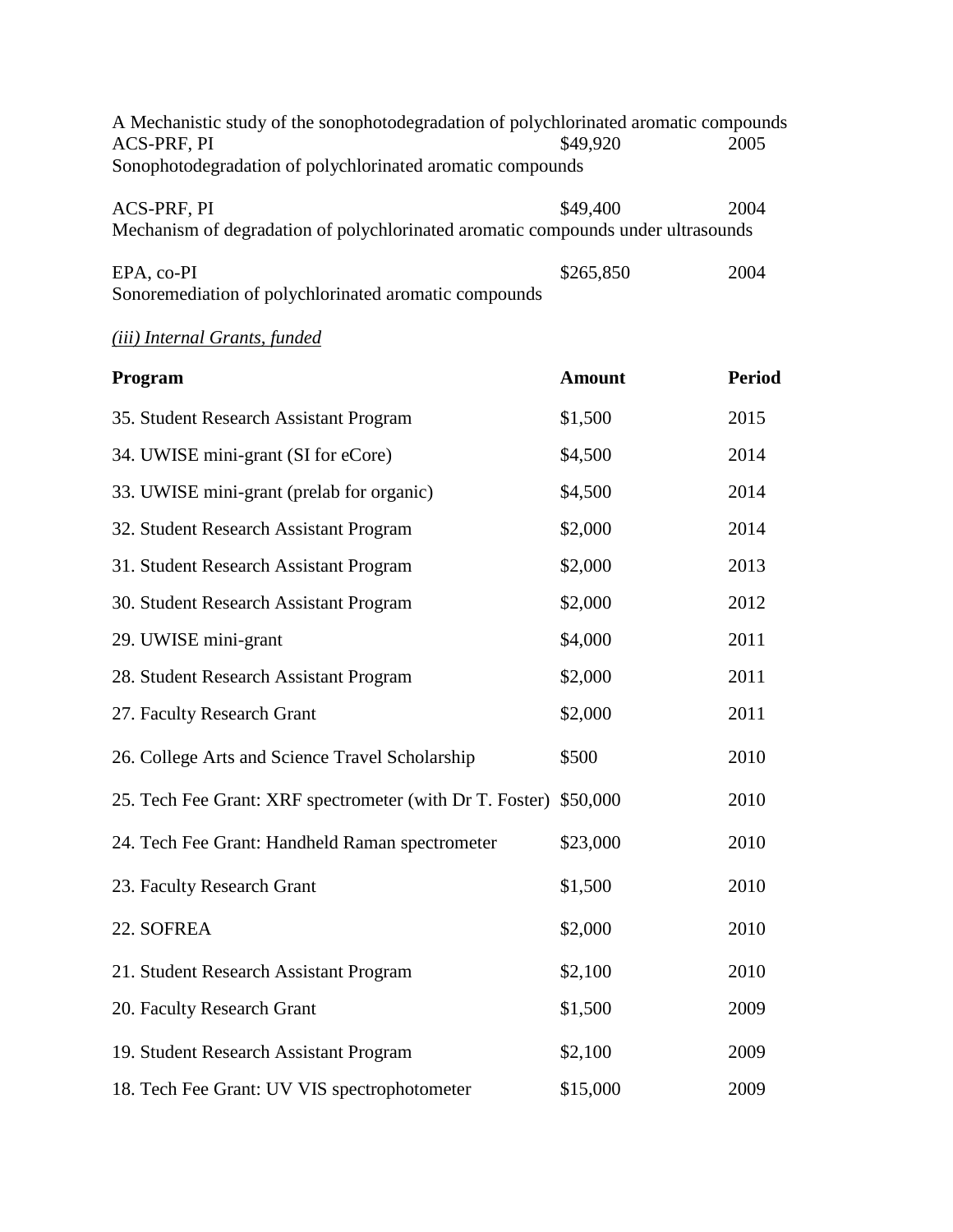| 17. Faculty Research Grant                     | \$1,500       | 2008          |
|------------------------------------------------|---------------|---------------|
| 16. Student Research Assistant Program         | \$2,100       | 2008          |
| 15. Faculty Research Grant                     | \$1,500       | 2007          |
| 14. Student Research Assistant Program         | \$2,100       | 2007          |
| 13. Student Research Assistant Program         | \$2,100       | 2007          |
| 12. Center of Teaching and Learning            | \$750         | 2006          |
| 11. Faculty Research Grant                     | \$1,500       | 2006          |
| 10. Student Research Assistant Program         | \$2,100       | 2006          |
| 9. Tech Fee Grant: FT-IR spectrophotometer     | \$17,000      | 2006          |
| 8. START UP fund for lecturer line             | \$4,000       | 2006          |
| 7. Faculty Research Grant                      | \$1,500       | 2005          |
| 6. Student Research Assistant Program          | \$1,950       | 2005          |
| 5. Faculty Research Grant                      | \$1,491       | 2004          |
| 4. Tech Fee Grant: Personal Response System    | \$2,300       | 2004          |
| 3. Student Research Assistant Program          | \$1,950       | 2004          |
| 2. Faculty Research Grant                      | \$1,500       | 2003          |
| 1. Student Research Assistant Program          | \$1,950       | 2003          |
| (iv) Internal Grants, submitted but not funded |               |               |
| Grant                                          | <b>Amount</b> | <b>Period</b> |
| 6. Student Research Assistant Program          | \$2,100       | 2008          |
| 5. Tech Fee Grant: UV VIS spectrophotometer    | \$15,000      | 2008          |
| 4. Student Research Assistant Program          | \$2,100       | 2007          |
| 3. Tech Fee Grant: UV VIS spectrophotometer    | \$15,000      | 2007          |
| 2. Tech Fee Grant: Personal Response System    | \$1,000       | 2005          |
| 1. Tech Fee Grant: Digitizers for students     | \$800         | 2004          |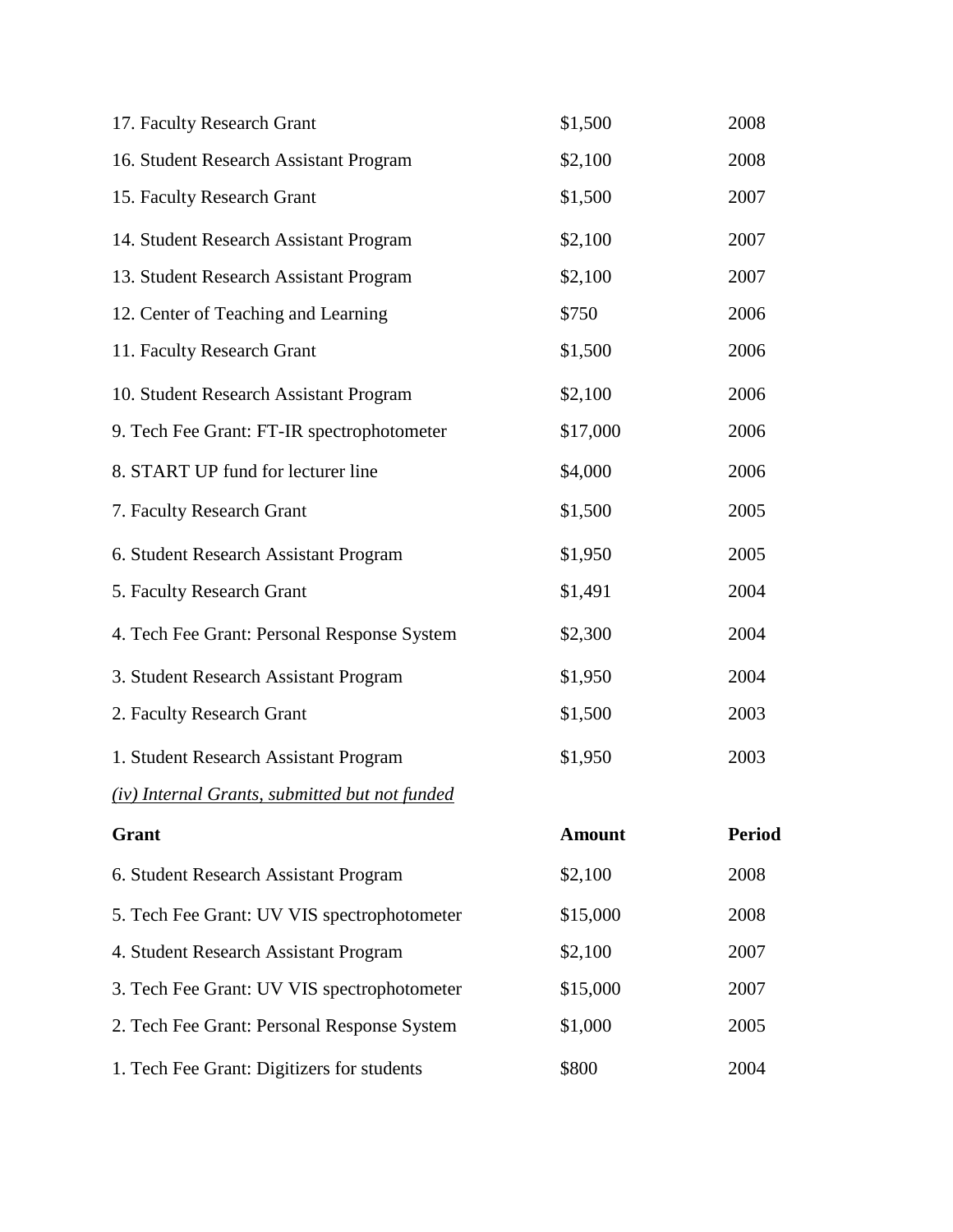## *H. Contracts*

- NSF-cCWCS workshop: organized and taught a 2-day chemistry workshop for US college faculty at Clark Atlanta University, March **2015**

- NSF-cCWCS workshop: organized and taught a 2-day chemistry workshop for US college faculty at Clark Atlanta University, March **2014**

- eCore: course guide: I am the faculty facilitator the online training course for newly hired eCore instructors, two sessions: February **2015** and March **2015**

-eCore mentor for new chemistry faculty, Fall **2014**

- Summer Bridge Program **2011**: taught a two-day chemistry course for entering science majors as part of the UWISE grant

- eCore: revise contents for CHEM 1211 and CHEM1212, **2011-present**

- eCore: teach an online section of CHEM 1211 or CHEM1212, **2011-present**

- Reviewer, General, Organic, and Biochemistry textbook, from Raymond, Wiley, **2010**

- Consultant: Chemical analysis of polymers samples, **2006**

- Development of a day-long tutorial for Southwire employees with Dr Farooq Khan and Dr Swamy Mruthinti, Summer **2006**

- Reviewer, Organic Chemistry textbook from Bruice, Prentice-Hall, **2004**

- Reviewer, Organic Chemistry textbook from Wade, Prentice-Hall, **2004**

#### *I. Other Research Enhancement*

3. NSF-GEMS Summer Research **2008**: supervised one student (Joseph Holmes)

2. NSF-GEMS Summer Research **2007**: supervised one student (Courtney Richardson)

1. NSF-GEMS Summer Research **2006**: supervised one student (Dennis Kinuthia)

#### *J. Professional Development Workshops and Activities*

- Attended Webinar, "Supplemental instruction: Improving student engagement, performance, and course completion", hosted by Innovative Educators, March **2015**

- Attended Dr. T. Renick's presentation on retention and graduation data at Georgia State University, UWG, March **2015**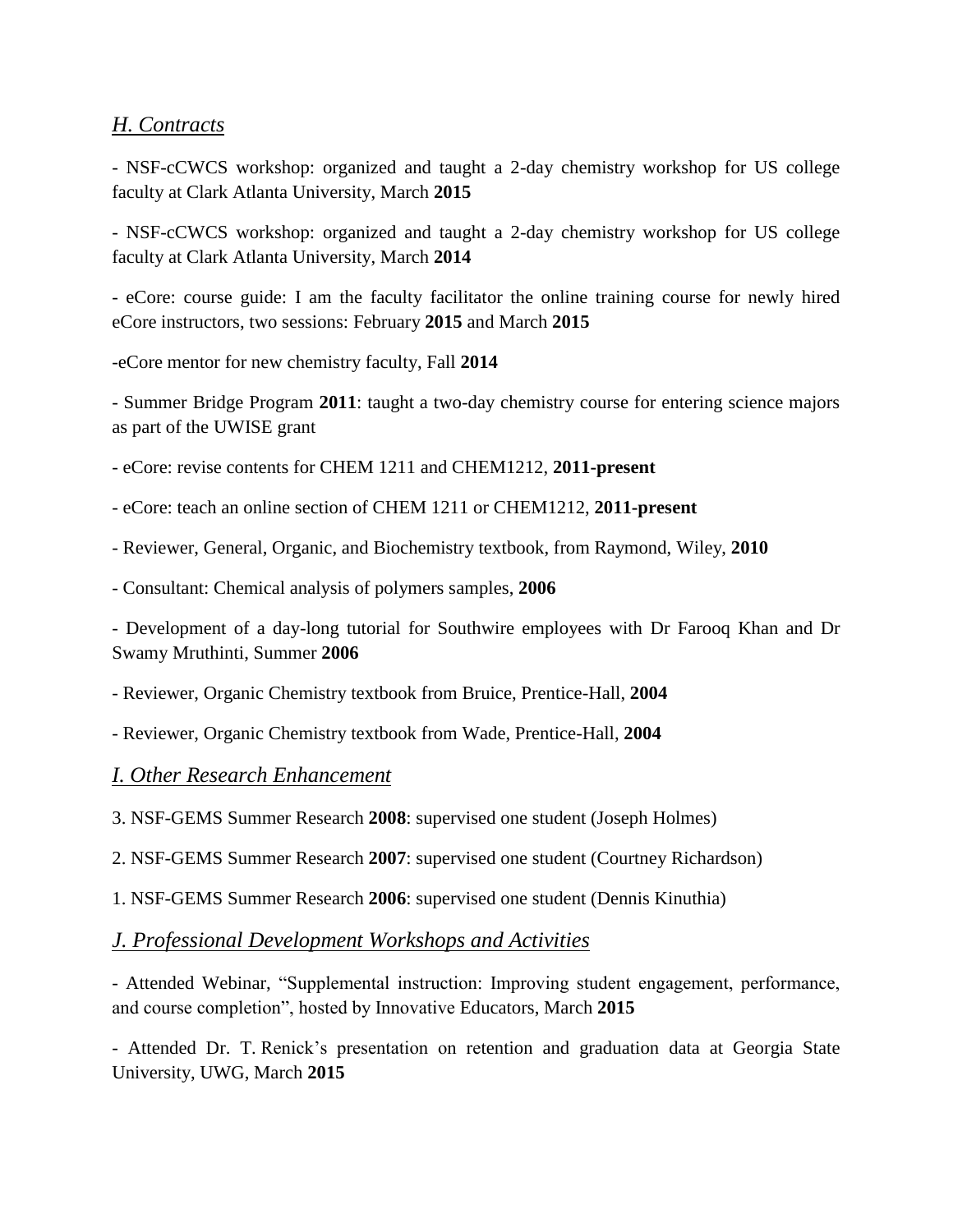- Attended an afternoon-long SoTL workshop, Summer **2014**

- Attended a semester-long SoTL workshop linked to a book study ("Teaching naked" by Jose Antonio Bowen, Spring **2014**

- Enrolled in Spring **2012** Art graduate course: ART 5985: Camille Claudel, letter grade A.

- Enrolled in Spring **2011** Art graduate course: ART 5985: Versailles, letter grade A.

- Enrolled in Spring **2011** Art graduate course: ART 5985: Medieval Manuscripts, letter grade A.

- Enrolled in Fall **2010** Art graduate course: ART 5985: Sculpture: History, letter grade A.

- Enrolled in Fall **2010** Art graduate course: ART 5985: History Interior Design, letter grade A.

- Enrolled in Summer **2010** Art graduate course: ART 5985: Hist Graphic Design, letter grade A.

- Attended a week-long NSF workshop, "Advanced Chemistry and Art" by Dr Patricia Hill, Summer **2010**

- Attended a Maymester workshop on grant writing by Dr John Storer, UWG campus, **2010**

- Attended an ACS Webinar by Samuel Toba, "How chemistry is keeping your food safe: Application of ultra-high pressure liquid chromatography in a food safety", March **2010**

- Attended a Webinar from Jeanne Sewell, Georgia College and State University, "Test Creation Strategies for Online Students", March **2009**

- Attended USG Study Abroad Workshop, April **2008**

- Attended a Webinar from FisherSci: "IR and Raman spectroscopy", March **2007**

- Attended a Webinar from Kathy Harper: "Training and preparing TAs", April **2007**

- Attended a workshop at SERMACS: "Curriculum Development for Environmental Chemistry" by Dr. John Ferry, Fall **2006**

- Attended a workshop at SERMACS: "An Introduction to Forensic Chemistry" by Dr. William Brewer, Fall **2006**

- Attended a week-long NSF workshop, "Chemistry and Art" by Dr Patricia Hill, Spring **2006**

- Attended a workshop at University of West Georgia: "Inquiry in Science Education", by Dr Donald Wink, Spring **2005**

- Attended a POGIL-Workshop at Morehouse College, Spring **2004**